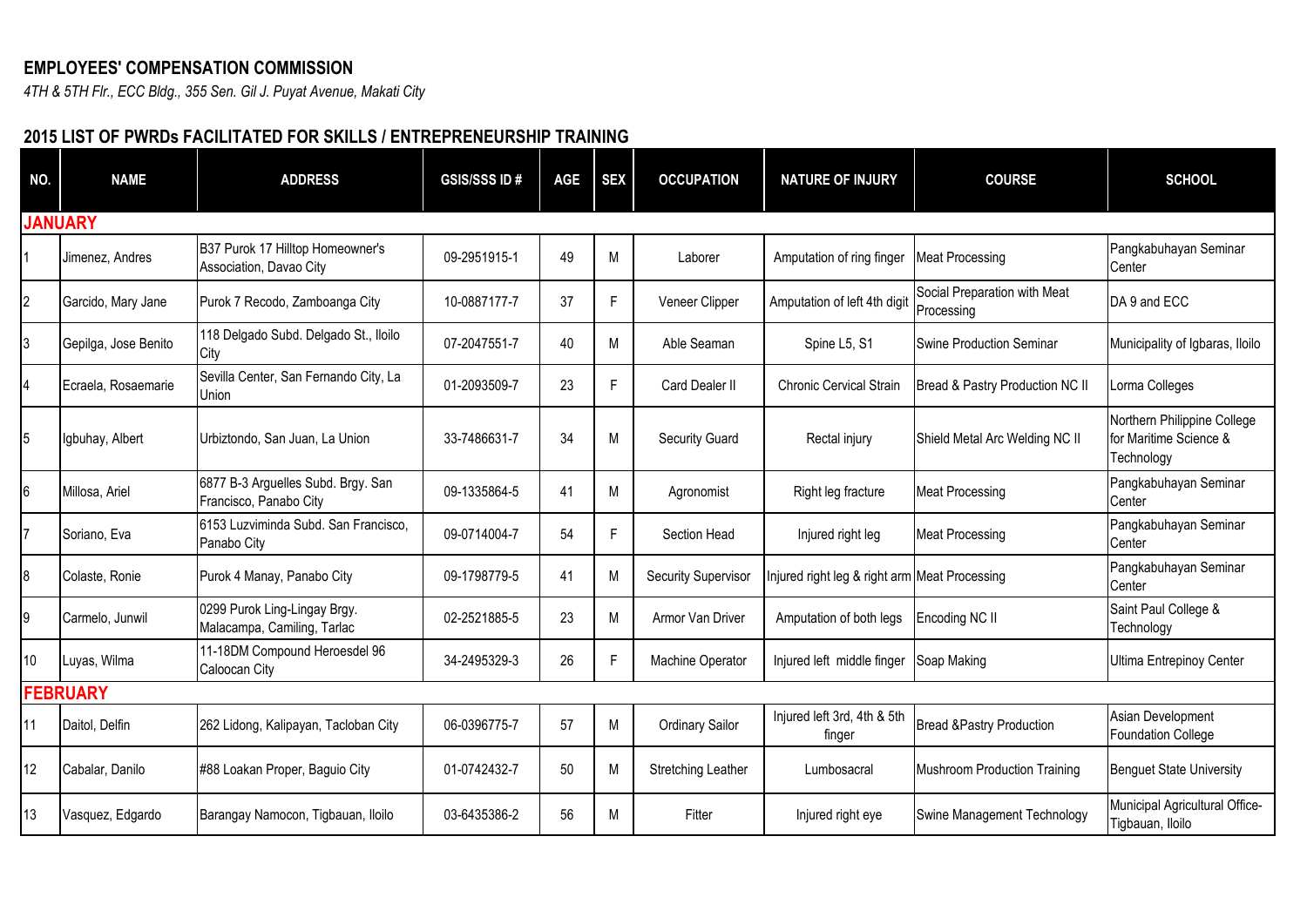| NO.          | <b>NAME</b>           | <b>ADDRESS</b>                                                                 | <b>GSIS/SSS ID#</b> | <b>AGE</b> | <b>SEX</b> | <b>OCCUPATION</b>       | <b>NATURE OF INJURY</b>                         | <b>COURSE</b>                                             | <b>SCHOOL</b>                                                   |
|--------------|-----------------------|--------------------------------------------------------------------------------|---------------------|------------|------------|-------------------------|-------------------------------------------------|-----------------------------------------------------------|-----------------------------------------------------------------|
| 14           | Onabia, Rodrigo       | Barangay Particon, Guimbal, Iloilo                                             | 33-5783619-9        | 39         | M          | Driver/Operator Pison   | Amputation of both legs                         | Swine Production                                          | Municipal Agricultural Office-<br>Guimbal, Iloilo               |
| 15           | Juarez, Aldeo-Cris    | Cristobal Colon St. Guimbal, Iloilo                                            | 07-2442920-0        | 34         | M          | Machine Operator        | Spinal Injury                                   | <b>Swine Production</b>                                   | Municipal Agricultural Office-<br>Guimbal, Iloilo               |
| 16           | Agumdang, Justino     | Poblacion, Mankayan, Benguet                                                   | 01-0515740-5        | 54         | M          | Locomotive Operator     | Injure Clavicle (L), Injured<br>left eye        | <b>Mushroom Production Training</b>                       | <b>Benguet State University</b>                                 |
| 17           | Diwan, Arthur         | #0080 Upper Purik 1, KM-3 Asin Road,<br><b>Baguio City</b>                     | 01-0699515-8        | 49         | M          | Locomotive Operator     | Amputation of right leg                         | <b>Mushroom Production Training</b>                       | <b>Benguet State University</b>                                 |
| 18           | Ubalde, Albert        | B7 L3 Santol St., Poblacion Ilaya<br>SARRGHGA, Iloilo                          | 33-7192964-2        | 37         | M          | Ordinary Seaman         | Inguinal Hernia                                 | Shielded Metal Arc Welding NC I                           | TESDA RO 6                                                      |
| 19           | Singzon, Cornelio Jay | Barangay Marvel, Evaquez St., Isabel,<br>Leyte                                 | 06-2202816-10       | 34         | M          | Able Seaman             | Spinal Injury                                   | Automotive Servicing NC II                                | Ormoc City Technical<br>Manpower Training &<br>Reasearch Center |
| <b>MARCH</b> |                       |                                                                                |                     |            |            |                         |                                                 |                                                           |                                                                 |
| 20           | Barroga, Jim          | B2 L8 Market Area Ciudad Grande Sta.<br>Rosa, Laguna                           | 33-5194008-1        | 39         | M          | Utility                 | Spinal Injury                                   | <b>Computer Hardware Servicing NC</b>                     | Sta. Rosa Manpower Training<br>Center                           |
| 21           | Montañez, Rowel       | B3 L19 Balete St., Grand Chesnut Grove<br>Pulong Santa Cruz, Sta. Rosa, Laguna | 04-2682968-7        | 24         | M          | <b>Production Crew</b>  | finger                                          | Amputation of right middle Computer Hardware Servicing NC | Sta. Rosa Manpower Training<br>Center                           |
| 22           | Mohammad, Kamil       | Recodo Purok 2A Zamboanga City                                                 | 16-0531451-2        | 42         | M          | Machine Operator        | Amputation of left 2nd digit<br>finger          | Social Preparation with Meat<br>Processing                | DA 9 and ECC                                                    |
| 23           | Manalo, May-Ann       | Zone 2 Ayala, Zamboanga City                                                   | 10-1098905-5        | 20         | F          | Sauce Spotter           | Below elbow amputation                          | Social Preparation with Meat<br>Processing                | DA 9 and ECC                                                    |
| 24           | Sereño, Jeffrey       | Purok I-B Recodo, Zamboanga City                                               | 10-0947358-5        | 21         | M          | Machine Operator        | Amputation of 3rd, 4th and<br>5th digit fingers | Social Preparation with Meat<br>Processing                | DA 9 and ECC                                                    |
| 25           | Cabatuan, Mario       | Purok 8 Recodo, Zamboanga City                                                 | 10-0743892-0        | 43         | M          | Receiver-Plainer        | Amputation of right thumb Meat Processing       |                                                           | Department of Agriculture-<br>Regional Field Unit IX            |
| 26           | Nonato, Ferndinand    | Barangay Sapa, Miagao, Iloilo                                                  | 03-6252607-3        | 54         | M          | Motorman                | Multiple Broken Ribs                            | Swine Management                                          | Municipality of Miagao, Iloilo                                  |
| 27           | Fernandez, Noli       | 19 Gladiola St., Sto Niño subd. Cagbang,<br>Oton, Iloilo                       | 03-6936684-1        | 58         | M          | Bosun/Seaman            | <b>Fractured Left Wrist</b>                     | <b>Cattle Raising</b>                                     | Municipality of Oton, Iloilo                                    |
| 28           | Miole, Roberto Jr.    | Phase 8 Barangay 3 Buenavista, Agusan<br>del Norte                             | 08-1114587-9        | 40         | M          | <b>General Services</b> | Injured left eye                                | <b>Meat Processing</b>                                    | <b>Butuan City Manpower</b><br><b>Training Center</b>           |
| 29           | Madridano, Alan       | Phase 3 Sto. Rosario, Magallanes,<br>Agusan del Norte                          | 08-0736664-6        | 46         | M          | Clipper Operator        | Amputation of point finger<br>(right)           | <b>Meat Processing</b>                                    | <b>Butuan City Manpower</b><br><b>Training Center</b>           |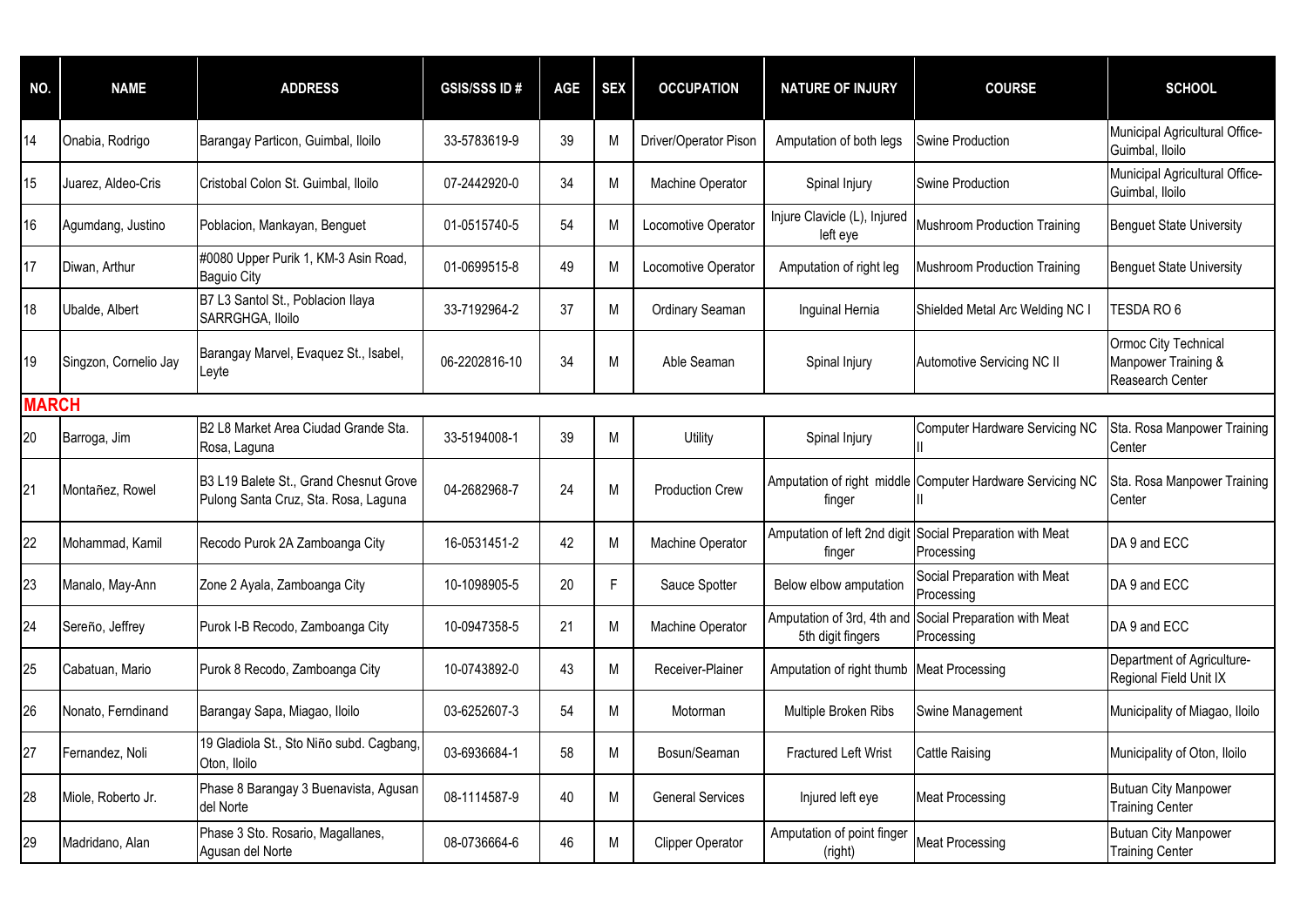| NO.          | <b>NAME</b>            | <b>ADDRESS</b>                                                | <b>GSIS/SSS ID#</b> | <b>AGE</b> | <b>SEX</b> | <b>OCCUPATION</b>                    | <b>NATURE OF INJURY</b>                      | <b>COURSE</b>                                                               | <b>SCHOOL</b>                                         |
|--------------|------------------------|---------------------------------------------------------------|---------------------|------------|------------|--------------------------------------|----------------------------------------------|-----------------------------------------------------------------------------|-------------------------------------------------------|
| 30           | Piquero, Leo           | Phase 4 Libertad, Butuan City                                 | 03-8210107-0        | 53         | М          | Bosun/Seaman                         | Fratured right shoulder                      | <b>Meat Processing</b>                                                      | <b>Butuan City Manpower</b><br><b>Training Center</b> |
| 31           | Agpoon, Marlon         | #8 Toktokan St., Brgy. Masambong,<br>Quezon City              | 33-6982301-9        | 31         | M          | Machine Operator                     | Amputation of 1st & 2nd<br>digit, right hand | <b>Driving Course</b>                                                       | A. I Drving School                                    |
| 32           | Cristoles, Rosendo Jr. | E. Cantillon, Maysan Valenzuela City                          | 33-6694664-3        | 34         | M          | Security Guard                       | Amputation of left arm                       | Soap Making                                                                 | Ultima Entrepinoy Forum<br>Center                     |
| 33           | Brillo, Eleonar        | Phase 5 Ambago, Butuan City                                   | 08-1176214-2        | 36         | M          | <b>Clipper Operator</b>              | Injured hand                                 | <b>Meat Processing</b>                                                      | <b>Butuan City Manpower</b><br><b>Training Center</b> |
| 34           | Estrella, Richard      | New Asia Phase 3-A Barangay 17 Port<br>Poyohon, Butuan City   | 08-1664111-6        | 34         | M          | Driver                               | Amputaion of right leg                       | Meat Processing                                                             | <b>Butuan City Manpower</b><br><b>Training Center</b> |
| 35           | Anasan, Jonjon         | Dacudac, Tadian, Mountain Province                            | 01-1925814-1        | 34         | M          | <b>Lead Miner</b>                    | Injured 2nd, 3rd 4th digit                   | Automotive Troubleshooting &<br>Driving                                     | <b>BSBT College</b>                                   |
| <b>APRIL</b> |                        |                                                               |                     |            |            |                                      |                                              |                                                                             |                                                       |
| 36           | Losaria, Jose Ramero   | Brgy. Bansag, Lambunao, Iloilo                                | 03-9971762-2        | 58         | M          | Seaman                               | Lumbar Injury                                | Animal Production Management,<br>Prevention and Control of Diseases Illoilo | Municipality of Lambunao,                             |
| 37           | Parreño, John Eric     | Brgy. Gua-an, Leganes, Iloilo                                 | 07-2890114-8        | 23         | M          | <b>Premix Pourer</b>                 | injured right leg                            | Swine Management                                                            | Municipality of Leganes, Iloilo                       |
| 38           | Gutierrez, Fedelito    | Purok 1 Adecor, Kaputian, Island Garden<br>City of Samal      | 09-1412921-1        | 56         | M          | Boatman                              | Amputated left middle and<br>ring finger     | Soap Making                                                                 | Pangkabuhayan Seminar<br>Center                       |
| 39           | Flores, Richard        | Sta. Cruz, Calumpang, General Santos,<br>City                 | 09-3061571-4        | 28         | M          | <b>Skiff Maintenance</b><br>Operator | Injured left ankle                           | <b>Food Processing</b>                                                      | Southpoint College of Arts<br>and Technology          |
| 40           | Gocela, Francisco      | Purok16, Blk 4 Fatima, Gen, Santos City                       | 09-1063989-1        | 46         | M          | <b>Company Driver</b>                | Injured right arm                            | <b>Food Processing</b>                                                      | Southpoint College of Arts<br>and Technology          |
| 41           | Gubat, Anarlysis       | Blk 2 Lot 8 Agah Homes 1, Mabuhay<br>Road, General Sanos City | 06-1488013-7        | 41         | F          | Staff                                | Injured left leg                             | <b>Food Processing</b>                                                      | Southpoint College of Arts<br>and Technology          |
| 42           | De Luna, Remuell       | Lote Calumpang, Gen. Santos City                              | 09-2649681-1        | 28         | M          | Welder                               | Burned left arm and face                     | <b>Food Processing</b>                                                      | Southpoint College of Arts<br>and Technology          |
| 43           | Ymas, Joey             | 10-B Blk 6 Brgy. Fatima, Gen. Santos<br>City                  | 09-1620490-3        | 38         | M          | Welder                               | Injured toes                                 | <b>Food Processing</b>                                                      | Southpoint College of Arts<br>and Technology          |
| 44           | Villarmino, Jephone    | 11-B Blk 6 Brgy. Fatima, Gen. Santos<br>City                  | 09-2055860-3        | 33         | M          | Welder                               | Fractured left foot                          | <b>Food Processing</b>                                                      | Southpoint College of Arts<br>and Technology          |
| 45           | Maduay, Delmar         | Purok Changco, Brgy. Bawing, Gen.<br><b>Santos City</b>       | 09-2562636-5        | 32         | M          | Welder                               | Injured left shoulder and<br>left arm        | <b>Food Processing</b>                                                      | Southpoint College of Arts<br>and Technology          |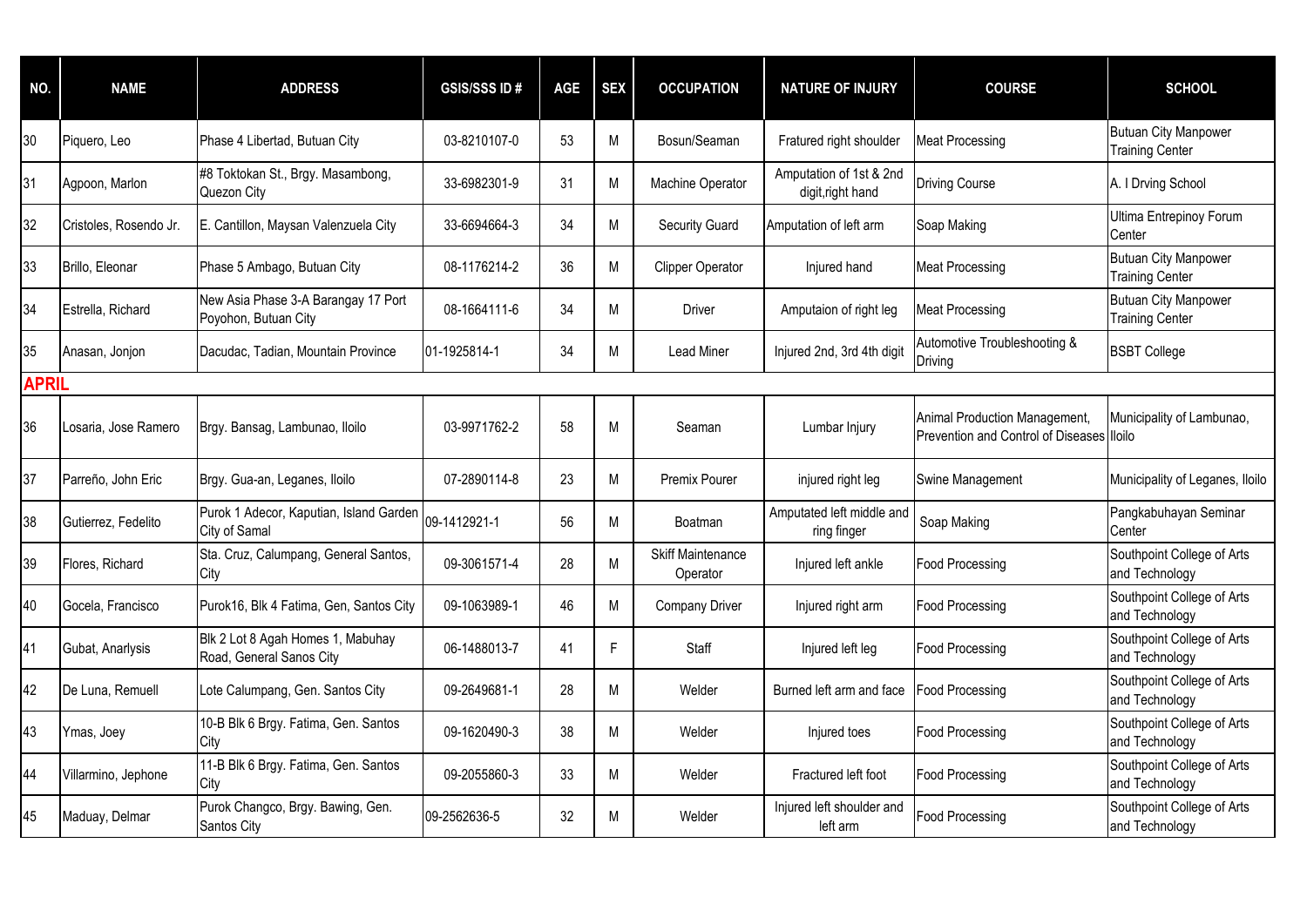| NO. | <b>NAME</b>          | <b>ADDRESS</b>                                                                                              | <b>GSIS/SSS ID#</b> | <b>AGE</b> | <b>SEX</b> | <b>OCCUPATION</b>       | <b>NATURE OF INJURY</b>                        | <b>COURSE</b>                                                                         | <b>SCHOOL</b>                                  |
|-----|----------------------|-------------------------------------------------------------------------------------------------------------|---------------------|------------|------------|-------------------------|------------------------------------------------|---------------------------------------------------------------------------------------|------------------------------------------------|
| 46  | Amano, Abraham Jr.   | Blk 49H Lot 10 Phase 3 E-I Alupihan<br>Dagat St. Dagat-dagatan, Kaunlaran VII, 03-7669141-5<br>Malabon City |                     | 49         | M          | Seaman                  |                                                | Chronic right ankle sprain Meat Processing and Butchery                               | Ultima Entrepinoy Forum<br>Center              |
| 47  | Abakahim, Marvic     | Zone 7 Calle Sto. Nino, Ayala,<br>Zamboanga City                                                            | 10-1070184-8        | 21         | M          | Machine Operator        | Left wrist disarticulation 2<br>degree         | Social Preparation with Meat<br>Processing                                            | DA 9 and ECC                                   |
| 48  | Urdas, Marlou        | 526 Yakal St. San Isidro, Tala, Caloocan<br>City                                                            | 33-3132217-9        | 42         | M          | <b>Production Staff</b> | Amputation 3rd and 4th<br>digit (right)        | Soap Making                                                                           | Ultima Entrepinoy Forum<br>Center              |
| 49  | Salva, Reslito       | Bldg. 27 Km 412 Katuparan, Vitas,<br>Tondo, Manila                                                          | 33-5013466-5        | 41         | M          | Able Seaman             | Calcaneal fracture feet                        | <b>Hog Raising</b>                                                                    | NEGOSKWELA                                     |
| 50  | Seran, Noel          | 575 Dulong Tangke, Malinta, Valenzuela 03-5309519-9                                                         |                     | 58         | М          | Seaman                  | Lumbar Injury                                  | Ice Cream Making                                                                      | NEGOSKWELA                                     |
| 51  | Lafuente, Raul       | Monte Vista Villas Villa Kanansa, Butuan<br>City                                                            | 08-0969606-8        | 42         | M          | Seamn/Oiler             | Body Burn (Feet, Hands,<br>Half of Body)       | <b>Driving Course</b>                                                                 | Jackridz Driving School                        |
| 52  | Cypress, Marlon      | Celias Home-III Blk 05 Lot 32<br>Bagumbong, Caloocan                                                        | 03-3398835-2        | 58         | M          | Seaman                  | Lumbar Spine                                   | <b>Meat Processing</b>                                                                | <b>Ultima Entrepinoy Forum</b><br>Center       |
| 53  | Soquias, Lemuel      | Siempreviva, San Dionisio, Iloilo                                                                           | 33-7819401-4        | 35         | M          | Able Seaman             | Injured left foot                              | <b>Animal Production</b>                                                              | Municipal of San Dionisio,<br><b>Iloilo</b>    |
| 54  | Barboza, Jonathan    | 53 Bisig ng Nayon, Caloocan City                                                                            | 33-0147806-6        | 43         | M          | Helper/Operator         | Amputation of left foot                        | <b>Haircutting Course</b>                                                             | <b>Ricky Reyes Learning</b><br>Institute, Inc. |
| 55  | Alaurin, Milicent    | Blk 12 Lot 1 Asamba Compound,<br>Baesa, Quezon City                                                         | 34-0286814-8        | 28         | M          | Sales Associates        | <b>Head Trauma</b>                             | Soap Making                                                                           | Ultima Entrepinoy Forum<br>Center              |
| 56  | Valero, Edwin        | 10 University Ave. Extn. Potrero,<br>Malabon City                                                           | 03-8084079-9        | 49         | M          | Operator                | Onychomycosis (exposed to<br>hydrolic oil)     | Soap Making                                                                           | Ultima Entrepinoy Forum<br>Center              |
| 57  | Relucio, Alrben      | 85 Sambakai Barangay 201 Kalayaan<br>Road, Pasay City                                                       | 33-7600234-4        | 31         | M          | Driver                  | Injured left foot                              | <b>Meat Processing</b>                                                                | Ultima Entrepinoy Forum<br>Center              |
| 58  | Beguiras, Eddie      | Blk 37F Lio Maya-maya St. Kaunlaran<br>Village NBBS, Navotas                                                | 33-1724730-4        | 42         | M          | Operator/Helper         | Amputation of 3rd & 4th<br>digit finger (left) | Soap Making                                                                           | Ultima Entrepinoy Forum<br>Center              |
| 59  | De Mesa, Ernesto Jr. | 112 Del Pilar St. Brgy. 2, Alaminos,<br>Laguna                                                              | 04-0994241-3        | 38         | M          | <b>Security Guard</b>   | Fracture left leg                              | Electrical Istallation and<br>Maintenance NC II, Social<br>Preparation for Livelihood | KCD Technical Institute,<br>DSWD 4A            |
| 60  | Casapao, Antonio     | 267-D 3rd Floor, J. Marzan St.,<br>Sampaloc, Manila                                                         | 03-8679877-7        | 48         | M          | Maestro Amo             | Amputation of both legs                        | <b>Goat Raising</b>                                                                   | NEGOSKWELA                                     |
| 61  | Gamboa, Ronaldo      | 239 Bedaña St., San Miguel cor. Dr.<br>Pilapil, Pasig City                                                  | 33-0546669-2        | 46         | M          | Welder                  | Lumbar Spine                                   | <b>Basic Commercial Bread Making</b><br>and Bakery Management                         | NEGOSKWELA                                     |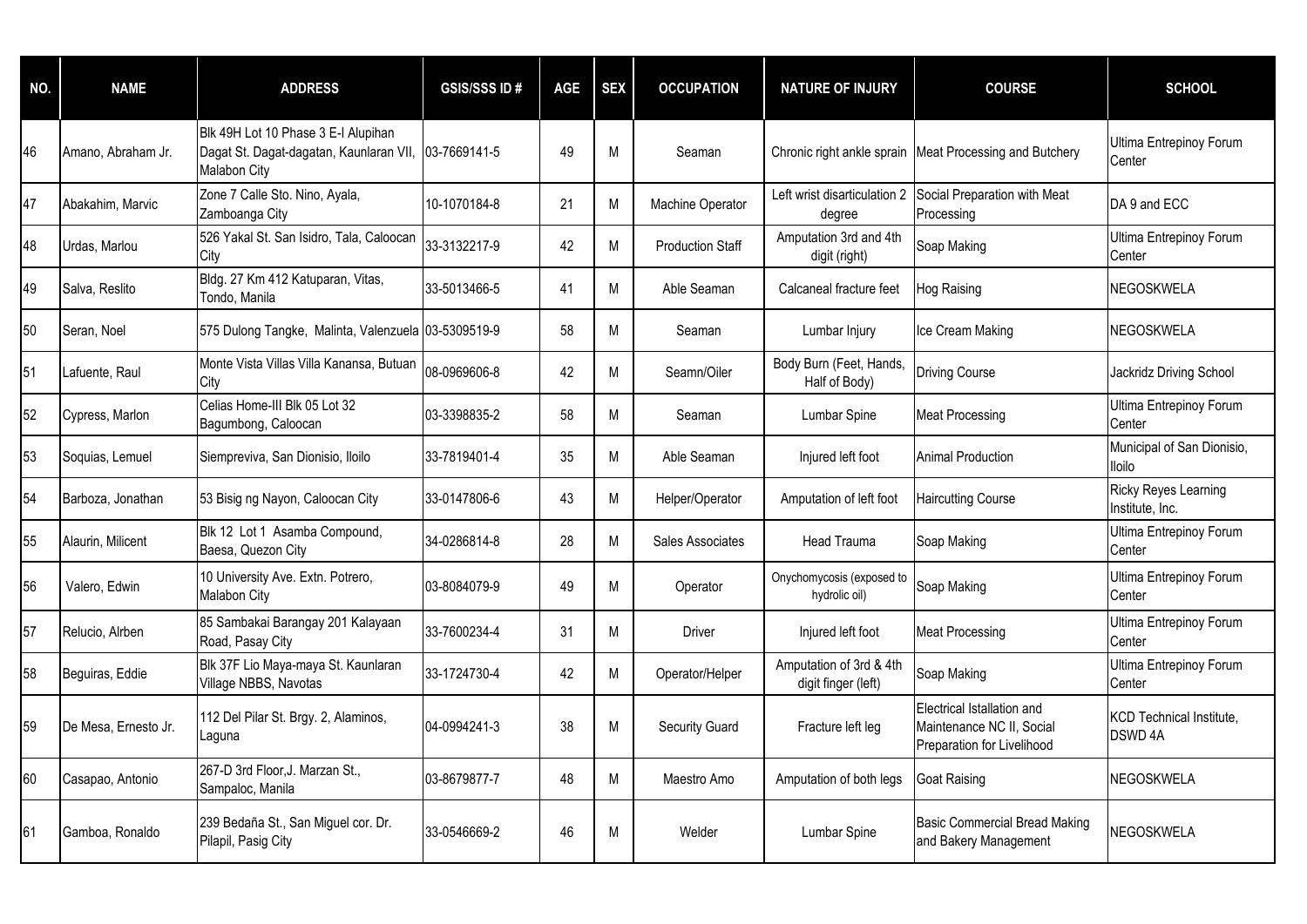| NO. | <b>NAME</b>            | <b>ADDRESS</b>                                                        | <b>GSIS/SSS ID#</b>   | <b>AGE</b> | <b>SEX</b> | <b>OCCUPATION</b>            | <b>NATURE OF INJURY</b>                | <b>COURSE</b>                                           | <b>SCHOOL</b>                                                                   |
|-----|------------------------|-----------------------------------------------------------------------|-----------------------|------------|------------|------------------------------|----------------------------------------|---------------------------------------------------------|---------------------------------------------------------------------------------|
| 62  | Soliman, Jonathan      | #66 Arasity St. Tinajeros, Malabon City                               | 34-0184911-3          | 26         | M          | Machine Operator             | Amputation of Finger                   | Electronics                                             | <b>MFI Technological Institute</b>                                              |
| 63  | Dela Peña, Peter Paul  | Lizada Proper, Toril, Davao City                                      | 09-3092940-0          | 26         | Μ          | Sales Agent                  | Fractured Left Knee                    | <b>Meat Processing</b>                                  | Pangkabuhayan Seminar                                                           |
| 64  | Soñer, Sergio          | Phase 8A Pkg 14 Lot 53 Bagong Silang,<br>Caloocan City                | 33-9843633-8          | 28         | M          | Machine Operator             | Amputation of 4th digit<br>(left hand) | <b>Electrical Wiring Installation</b><br>Specialization | <b>Advanced Competencies</b><br>Technological Manpower<br>Academy International |
| 65  | Tomas, Gina            | 19 phase I Pasacola Bulo Novaliches,<br>Quezon City                   | 03-3527866-2          | 63         | F          | Machine Operator             | Lumbar Injury                          | FNRI Technology Forum                                   | <b>DOST-NCR</b>                                                                 |
| 66  | Gabiana, Rosalinda     | 30 Bougainvilla St., Lower Jasmine,<br>Payatas A, Quezon City         | 34-2307702-8          | 33         | F          | Machine Operator             | Amputation of 4 fingers<br>(left)      | FNRI Technology Forum                                   | <b>DOST-NCR</b>                                                                 |
| 67  | Sarmiento, Louie       | 3226 St. Joseph St. Segundo St. Pulang<br>Lupa Dos, Las Pinas City    | 33-6059639-0          | 32         | M          | Mechanic/Helper              | Amputation of left hand                | FNRI Technology Forum                                   | DOST-NCR                                                                        |
| 68  | Leong, Ernesto         | 1004 p. Burgos St., San Roque, Cavite                                 | 03-5799840-9          | 54         | M          | Chief Cook                   | Miniscal tear leg                      | FNRI Technology Forum                                   | <b>DOST-NCR</b>                                                                 |
| 69  | Picar, Myrna           | B9 I38 Mary the Queen St., Sacred<br>Village, Novaliches, Quezon City | 53110902189<br>(GSIS) | 60         | F          | Staff House Custodian        | Lumbo Sacral Injury                    | FNRI Technology Forum                                   | <b>DOST-NCR</b>                                                                 |
| 70  | Gabonada, Elsa         | 2060 Int. 28 Daya St. Balut, Tondo,<br>Manila                         | 33-0366283-3          | 56         | F          | <b>Street Sweeper</b>        | Spinal Injury                          | FNRI Technology Forum                                   | DOST-NCR                                                                        |
| 71  | Dura, Lorenzo          | 274 J. De Mesa St. Little Baguio, San<br>Juan City                    | 03-4198609-0          | 59         | M          | Bosun/Seaman                 | Fracture left knee                     | FNRI Technology Forum                                   | DOST-NCR                                                                        |
| 72  | Ambal, Ceriacolito     | Sitio Danlat Brgy. San Luis Bayugo<br>Housing, Antipolo City          | 03-7514459-4          | 51         | M          | <b>Security Guard</b>        | Multiple stab wound                    | FNRI Technology Forum                                   | DOST-NCR                                                                        |
| 73  | Celestial, Honseto Sr. | 58 Pechay St. Napico, Manggahan,<br>Pasig City                        | 03-3506116-7          | 58         | M          | Foreaman Operator            | Fractured hand                         | FNRI Technology Forum                                   | <b>DOST-NCR</b>                                                                 |
| 74  | Prado, Nicasio         | Buenarosa Subd., Tagapo, Sta. Rosa,<br>Laguna                         | 03-2230863-9          | 65         | M          | <b>Chief Engineer</b>        | Fractured feet                         | FNRI Technology Forum                                   | DOST-NCR                                                                        |
| 75  | Tumasis, Raul          | 074 Talaba 3, Bacoor City                                             | 03-4230425-           | 58         | M          | 3rd Assistant Engineer       | Lumbar Spine Injury                    | FNRI Technology Forum                                   | DOST-NCR                                                                        |
| 76  | Gangoso, Reynaldo      | Muzon, san Jose Del Monte, Bulacan                                    | 03-5968858-4          | 52         | M          | <b>Bus Mechanic</b>          | Eye Injury                             | FNRI Technology Forum                                   | DOST-NCR                                                                        |
| 77  | Dancel, Rosmelito      | 1186 Libis St., San Jose Patag, Sta.<br>Maria, Bulacan                | 03-8177630-7          | 56         | M          | Fractured                    | Seaman                                 | FNRI Technology Forum                                   | DOST-NCR                                                                        |
| 78  | Regaspi, Alex          | B13 L21 Nepal St. San Mariano Salwag,<br>Dasmarinas, Cavite           | 03-9120691-1          | 45         | M          | Fratured hand (right)        | Supervisor                             | FNRI Technology Forum                                   | DOST-NCR                                                                        |
| 79  | Millares, Angelito     | 23 L R. Yangco St. Navotas East,<br>Navotas City                      | 33-1553622-4          | 51         | M          | Amputation of right<br>thumb | Automotive Mechanic                    | FNRI Technology Forum                                   | DOST-NCR                                                                        |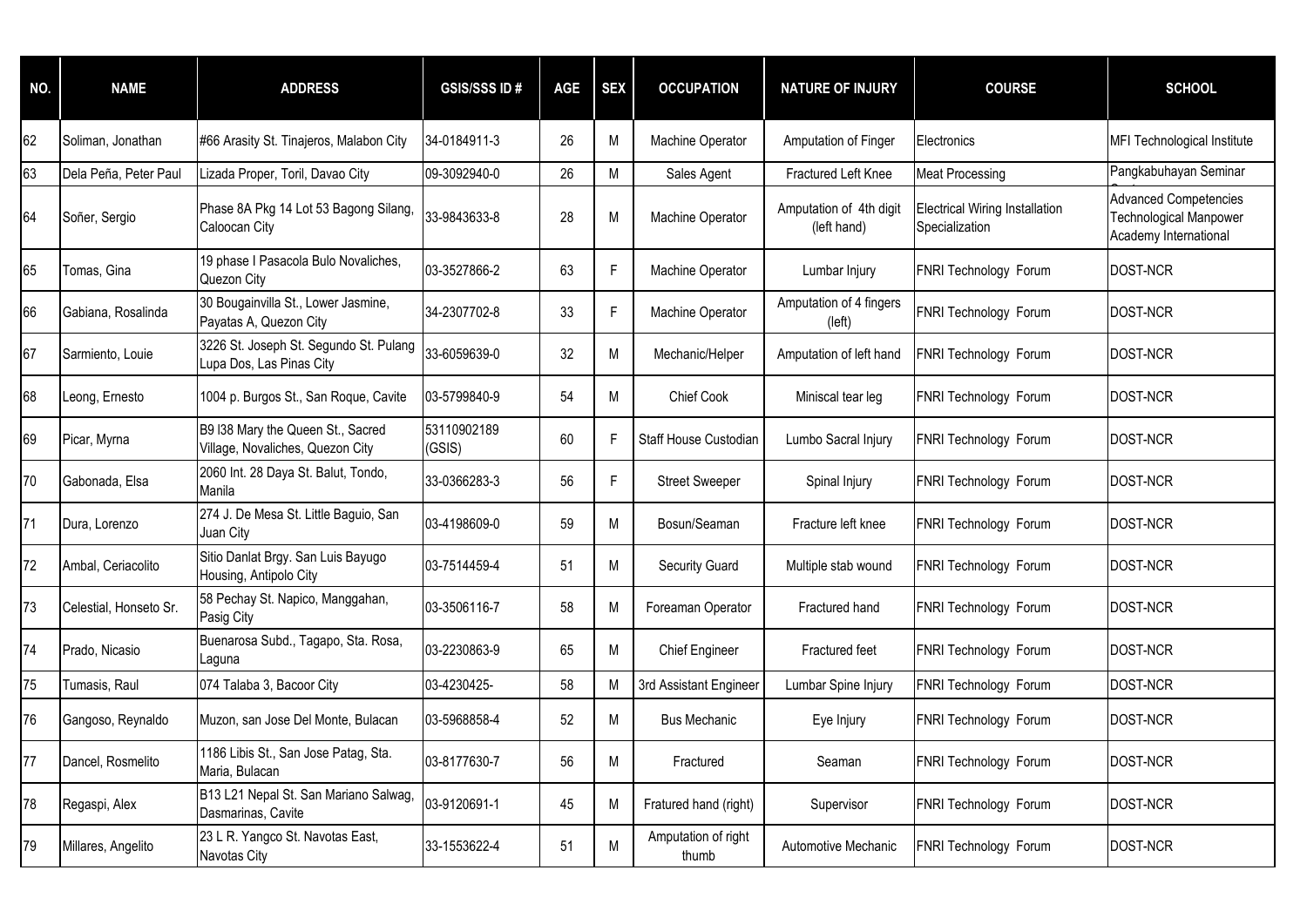| NO. | <b>NAME</b>       | <b>ADDRESS</b>                                                                                    | <b>GSIS/SSS ID#</b> | <b>AGE</b> | <b>SEX</b> | <b>OCCUPATION</b>                 | <b>NATURE OF INJURY</b>                                         | <b>COURSE</b>         | <b>SCHOOL</b>   |
|-----|-------------------|---------------------------------------------------------------------------------------------------|---------------------|------------|------------|-----------------------------------|-----------------------------------------------------------------|-----------------------|-----------------|
| 80  | Tabag, Edgardo    | 277 Patria St., Balut, Tondo, Manila                                                              | 33-3480349-1        | 42         | M          | <b>Security Guard</b>             | Amputation of left index<br>finger                              | FNRI Technology Forum | <b>DOST-NCR</b> |
| 81  | Paraton, Danilo   | 400 Steve St. Brgy. Commonwealth,<br>Fairview, Quezon City                                        | 03-3213505-5        | 56         | M          | Driver Mechanic                   | Dislocated waist                                                | FNRI Technology Forum | <b>DOST-NCR</b> |
| 82  | Del Moro, Roland  | 451-A 3rd St. GHQ Village, Taguig City                                                            | 03-7287556-5        | 51         | M          | <b>Operation Manager</b>          | Multiple fracture left leg                                      | FNRI Technology Forum | <b>DOST-NCR</b> |
| 83  | Agpoon, Marlon    | #8 Toktokan St., Brgy. Masambong,<br>Quezon City                                                  | 33-6982301-9        | 31         | M          | Machine Operator                  | Amputation of 1st and 2nd<br>digit of Right hand                | FNRI Technology Forum | <b>DOST-NCR</b> |
| 84  | Balgua, Limar     | 188 Colayo Bani, Pangasinan                                                                       | 03-9811033-0        | 44         | M          | Seaman Oiler                      | Burn Left hand                                                  | FNRI Technology Forum | <b>DOST-NCR</b> |
| 85  | Medina, Laura     | Tala, Camarin, Caloocan City                                                                      | 03-5069278-6        | 51         | F          | Sponger                           | <b>PTB</b> Minimal                                              | FNRI Technology Forum | DOST-NCR        |
| 86  | Reyes, Almario    | 63 Emma Brgy. 62 Zone 8, Pasay City                                                               | 03-7607591-8        | 49         | M          | <b>Heat Treatment</b><br>Operator | <b>Right Tendon Fracture</b>                                    | FNRI Technology Forum | <b>DOST-NCR</b> |
| 87  | Gepulla, Allan    | 644 San Marcelino St., Ermita, Manila                                                             | 09-0841425-1        | 48         | M          | <b>Bosun</b>                      | Fracture 2nd Finger                                             | FNRI Technology Forum | <b>DOST-NCR</b> |
| 88  | Tapan, Jonathan   | B16 Northville, Brgy. Bagong Nayon,<br>Antipolo City                                              | 33-4366480-9        | 40         | M          | Seaman                            | Spinal Injury                                                   | FNRI Technology Forum | <b>DOST-NCR</b> |
| 89  | Tayoba, Roberto   | 1255 Tagumpay St., Tondo, Manila                                                                  | 33-0113976-1        | 45         | M          | Stevedor                          | Spine Lumbar                                                    | FNRI Technology Forum | <b>DOST-NCR</b> |
| 90  | Peña, Neil        | 166 Tambis St., Luzon Ave., Pasong<br>tamo, Quezon City                                           | 33-5059443-8        | 35         | M          | <b>Machine Operator</b>           | Amputation of right Index,<br>Middle, Ring and Small<br>Fingers | FNRI Technology Forum | <b>DOST-NCR</b> |
| 91  | De Andres, Wilmer | 1952 A. Obisis St., Pandacan, Manila                                                              | 33-3540404-8        | 38         | M          | Seaman                            | Spinal Injury                                                   | FNRI Technology Forum | <b>DOST-NCR</b> |
| 92  | Lozada, Rommel    | 162 Purok 1 Blk 5 Bayanan, Muntinlupa<br>City                                                     | 33-0844398-4        | 47         | M          | Messenger                         | Fracture Right Hand                                             | FNRI Technology Forum | <b>DOST-NCR</b> |
| 93  | Cuerpo, Mauricio  | 119-e Rodriguez St., 2nd District Jala<br>Jala, Rizal                                             | 09-1090424-7        | 56         | M          | Fisherman                         | Amputation of small, ring,<br>and index finger                  | FNRI Technology Forum | DOST-NCR        |
| 94  | Rivera, Socrates  | 105 Blk. 5 Cherry East St., Brgy. Sun<br>Valley Subd., Parañaque City                             | 03-7166938-7        | 49         | М          | <b>Driver</b>                     | Fracture Right Leg                                              | FNRI Technology Forum | <b>DOST-NCR</b> |
| 95  | Bana-ay, Angeles  | B12 L16 Morning Ville, Canumay West,<br>Valenzuela City                                           | 33-1354861-2        | 44         | М          | Messenger                         | Fractured Left Leg                                              | FNRI Technology Forum | <b>DOST-NCR</b> |
| 96  | Unite, Virgilio   | B28 L42 E Euparbla St., Evergreen<br>Heights Subd. Brgy. Gaya-gaya San<br>Jose Del Monte, Bulacan | 33-0301117-5        | 59         | M          | Motorman                          | <b>Cervical Spine</b>                                           | FNRI Technology Forum | DOST-NCR        |
| 97  | Aviñante, Jacinto | 111 Naval Ext., Baritan, Malabon                                                                  | 03-3439225-1        | 65         | M          | Seaman                            | Spinal Injury                                                   | FNRI Technology Forum | DOST-NCR        |
| 98  | Dancel, Rosmelito | Patag, Sta. Maria, Bulacan                                                                        | 03-4177630-7        | 56         | M          | Seaman                            | Fracture                                                        | FNRI Technology Forum | DOST-NCR        |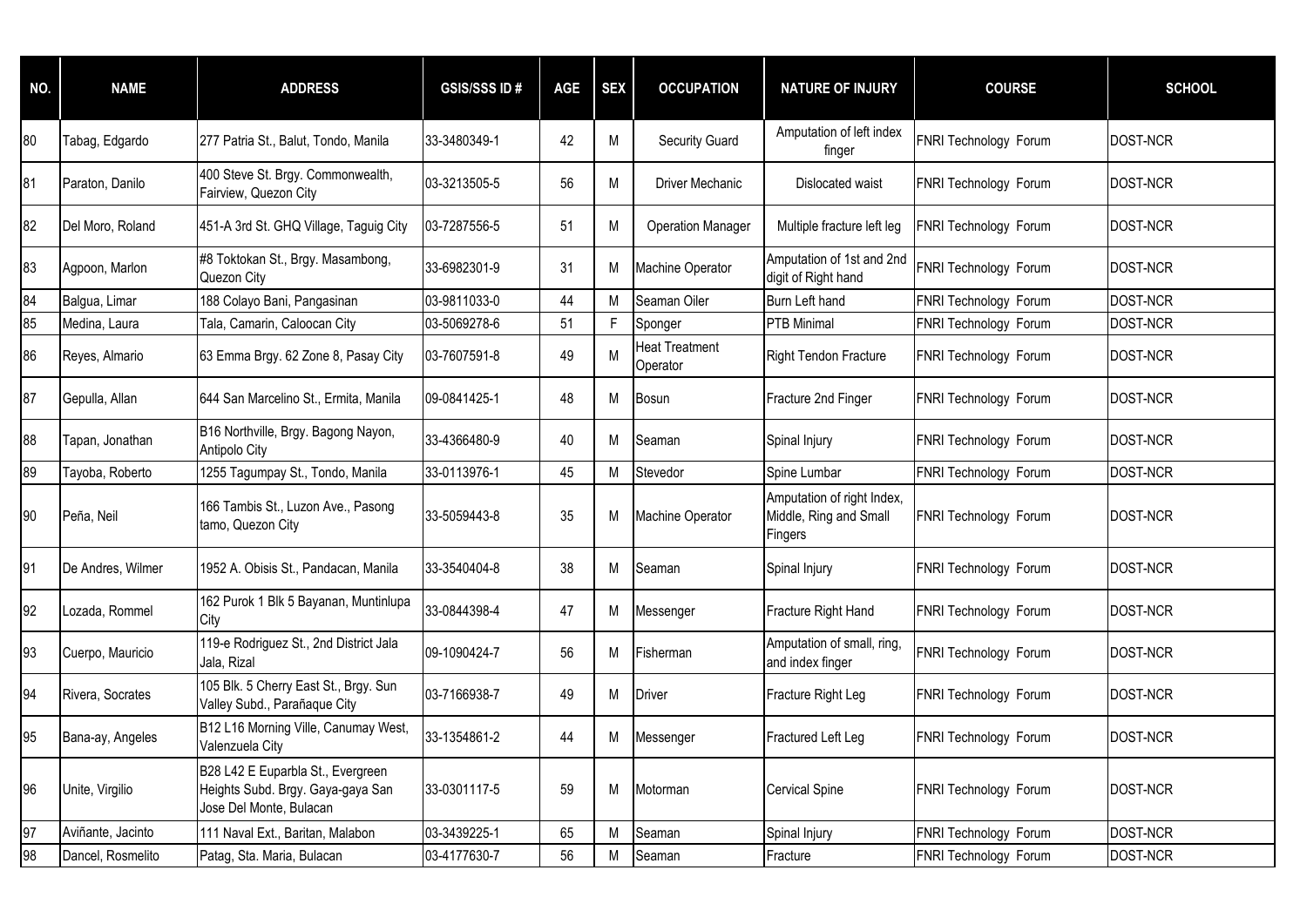| NO.        | <b>NAME</b>                 | <b>ADDRESS</b>                                                         | <b>GSIS/SSS ID#</b> | <b>AGE</b> | <b>SEX</b> | <b>OCCUPATION</b>       | <b>NATURE OF INJURY</b>                          | <b>COURSE</b>                              | <b>SCHOOL</b>                                    |
|------------|-----------------------------|------------------------------------------------------------------------|---------------------|------------|------------|-------------------------|--------------------------------------------------|--------------------------------------------|--------------------------------------------------|
| 99         | Magat, Elizabeth            | 2543 Delpan St., Sta. Ana, Manila                                      | 03-9272545-9        | 49         | F.         | Sewer/ Reviser          | Complication in Lungs                            | FNRI Technology Forum                      | <b>DOST-NCR</b>                                  |
| 100        | Purificacion, Noel          | 71 Crisostomo St., Caridad, Cavite City                                | 03-9656390-5        | 47         | M          | Seaman                  |                                                  | FNRI Technology Forum                      | <b>DOST-NCR</b>                                  |
| 101        | Soriano, Evelyn Ruth        | 13 J Feliciano St., Sagad, Pasig City                                  | 03-9887879-5        | 45         | F          | Midwife                 | Hip Injury                                       | FNRI Technology Forum                      | <b>DOST-NCR</b>                                  |
| 102        | Cruz, Adonis                | 454 Maria Lordes Subd. Plaridel,<br><b>Bulacan</b>                     | 33-3161746-0        | 56         | M          | Able Seaman             | Spinal Injury                                    | FNRI Technology Forum                      | DOST-NCR                                         |
| 103        | Bautista, Herminio          | City Heights B8 General Santos City                                    | 33-4273224-0        | 39         | M          | Net Maker               | Injured right Leg                                | FNRI Technology Forum                      | DOST-NCR                                         |
| 104        | Cypress, Marlon             | Celias Home 3 B5 L37 Bagumbong,<br>Caloocan                            | 33-3398835-2        | 56         | M          | Seman                   | Lumbar Spine                                     | FNRI Technology Forum                      | DOST-NCR                                         |
| 105        | Amano, Abraham              | Blk 49H Lot 10 Phase 3E-I Alupihan,<br>Dagat-dagatan Kaunlaran Village | 03-7669141-5        | 49         | M          | <b>Chief Cook</b>       | Chronic Right Ankle Sprain FNRI Technology Forum |                                            | <b>DOST-NCR</b>                                  |
| 106        | Taborada, Edilberto         | Dela Costa 3 B2 L10 Ph2 DLC III San<br>Jose Del Monte, Bulacan         | 03-8758256-8        | 54         | M          | <b>Security Guard</b>   | <b>CVA</b>                                       | FNRI Technology Forum                      | <b>DOST-NCR</b>                                  |
| 107        | Beguirras, Eddie            | B37 L10 Maya-maya St., Kaunlaran<br>Village, Navotas                   | 33-1724730-4        | 42         | M          | <b>Machine Operator</b> | Left 3rd and 4th Finger                          | FNRI Technology Forum                      | DOST-NCR                                         |
| 108        | Alaurin, Millicent          | B12 Lot 1 Asmba Compound, Baesa,<br>Quezon City                        | 34-0286814-8        | 29         | F          | Sales Associates        | Head Trauma                                      | FNRI Technology Forum                      | <b>DOST-NCR</b>                                  |
| 109        | Gepilga, Jose Benito        | B36 L25 Metro Gate Silang Estates,<br>Silang, Cavite                   | 07-2047551-7        | 41         | M          | Able Seaman             | Spine L5                                         | FNRI Technology Forum                      | <b>DOST-NCR</b>                                  |
| 110        | Juntereal. Ariel            | 628 Good Year Park, Amanza Uno, Las<br>Pinas city                      | 34-2202202-9        | 26         | M          | <b>Machine Operator</b> | <b>Amputation Right Middle</b><br>Finger         | FNRI Technology Forum                      | <b>DOST-NCR</b>                                  |
| 111        | Ambal, Ceriacolito          | B3 Lot 11 Bayugo, Barangay San Luis,<br>Antipolo City                  | 03-7514459-4        | 51         | M          | <b>Security Guard</b>   | Spinal Column                                    | FNRI Technology Forum                      | <b>DOST-NCR</b>                                  |
| 112        | Eblacas, Cynthia            | Quezon City                                                            | 03-8839402-7        | 52         | F          | <b>Stewardess</b>       | Carpal Tunnel Syndrome                           | FNRI Technology Forum                      | <b>DOST-NCR</b>                                  |
| 113        | Velasco, Kareen             | 24-E Abbey Road Bagbag, Novaliches<br>Quezon City                      | 33-0228778-0        | 43         | F          | Promo Merchandizer      | <b>Bronchial Asthma</b>                          | FNRI Technology Forum                      | <b>DOST-NCR</b>                                  |
| <b>MAY</b> |                             |                                                                        |                     |            |            |                         |                                                  |                                            |                                                  |
| 114        | Tallud, Sanny Jay           | Zone 1 Ayala, Zamboanga City                                           | 10-1076869-0        | 31         | M          | Machine Operator        | Amputation of 4th digit left<br>hand             | <b>Meat Processing</b>                     | Department of Agriculture 9                      |
| 115        | Cabayacruz, Rico<br>Antonio | Zone 5 Old Highway Boanan,<br>Zamboanga City                           | 10-0541567-3        | 39         | М          | Driver-Ground Man       | <b>Electrical Burn</b>                           | Social Preparation with Meat<br>Processing | DA 9 and ECC                                     |
| 116        | Destao, Domingo             | #21 Purok I Bo. Bulaon, City of San<br>Fernando, Pampanga              | 34-0441977-3        | 28         | M          | <b>Bottling Crew</b>    | Injured 2 fingers (left)                         | Housekeeping NC II                         | Archangel School for Skills<br>Development, Inc. |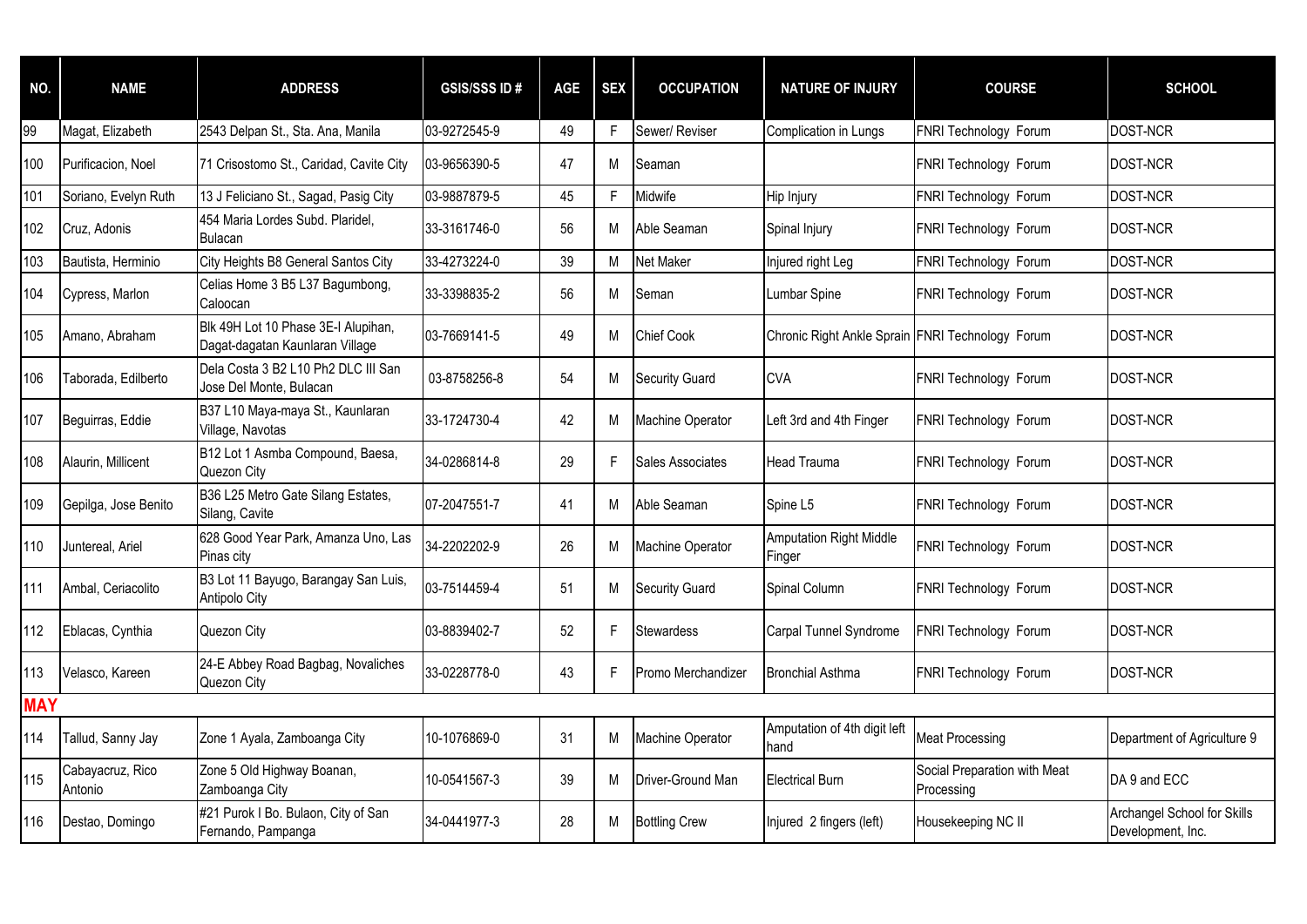| NO.         | <b>NAME</b>             | <b>ADDRESS</b>                                                      | <b>GSIS/SSS ID#</b> | <b>AGE</b> | <b>SEX</b> | <b>OCCUPATION</b>                 | <b>NATURE OF INJURY</b>                         | <b>COURSE</b>                                           | <b>SCHOOL</b>                                       |
|-------------|-------------------------|---------------------------------------------------------------------|---------------------|------------|------------|-----------------------------------|-------------------------------------------------|---------------------------------------------------------|-----------------------------------------------------|
| 117         | Godito, Novo            | B13 L18 Phase III-D Kaunlaran Village,<br>Caloocan City             | 33-2647806-7        | 39         | М          | Seaman                            | Lumbar Injury                                   | Industrial Electrician                                  | MFI MFI Technological<br>Institute                  |
| 118         | Escuadro, Jendrito      | Madre Compound, Recodo, Zamboanga<br>Citv                           | 33-8718844-8        | 32         | M          | Log Rounder Operator              | Amputation of anterior 4th<br>digit (left hand) | Social Preparation with Meat<br>Processing              | DA 9 and ECC                                        |
| 119         | Petere, Antonieto       | 2061 Lacer St. Sto. Nino, De Culdesac,<br>Paranaque City            | 33-5828658-6        | 41         | M          | Able Seaman                       | Amputation of left arm                          | Rice Business Management for<br>Wholesaler and Retailer | NEGOSKWELA                                          |
| 120         | Besana, Wilson          | Barangay Anhawon, Panay, Capiz                                      | 34-1506912-5        | 26         | M          | Seaman                            | Fractured Left Wrist                            | Swine Production                                        | Municipality of Panay, Capiz                        |
| 121         | Malic, Manolito         | No 7 Road 7 Pag-asa, Quezon City                                    | 33-0801170-1        | 48         | M          | Encoder                           | Fractured Left Knee Cup                         | Meat and Fish Processing                                | Ultima Entrepinoy Forum<br>Center                   |
| 122         | Sarmiento, Joel         | Sitio Pugot Barangay Bagong Silangan,<br>Quezon City                |                     | 42         | М          | Machine Operator                  | Amputation of 2 Fingers                         | Soap Making                                             | Ultima Entrepinoy Forum<br>Center                   |
| 123         | Diaz, Hadje             | Juanico, Banate, Iloilo                                             | 04-1908808-2        | 27         | M          | Packer                            | Fractured left big toe nail                     | Hog Raising Seminar                                     | Municipality of Banate, Iloilo                      |
| 124         | Cuteng, Carlo Christian | #5 Purok 6 Pinsao, Pilot, Baguio City                               | 01-1192876-7        | 39         | M          | Field Marketing<br>Representative | Head Injury                                     | <b>Mushroom Production Training</b>                     | <b>Benguet State University</b>                     |
| 125         | Ananayo, Angela         | 22 Felipe St. Lower Rock Quarry, Baguio 03-5447348-0<br>City        |                     | 55         | F          | <b>Production Specialist</b>      | Osteoarthristis of the<br>cervical vertebrae    | <b>Mushroom Production Training</b>                     | <b>Benguet State University</b>                     |
| 126         | Pascua, Rodrigo Jr.     | #159 Sitio Maligaya, Pagsanitan, Sta.<br>Cruz, Laguna               | 04-3071629-4        | 47         | M          | Warehouse Helper                  | Injured left hand                               | <b>Swine Production</b>                                 | University of the Philippines-<br>Los Banos, Laguna |
| <b>JUNE</b> |                         |                                                                     |                     |            |            |                                   |                                                 |                                                         |                                                     |
| 127         | Desuyo, Jessie          | Purok Sampaguita I Villa Mercedes Brgy.<br>Singcang, Baolod City    | 07-1280870-7        | 51         | M          | <b>Chief Cook</b>                 | Amputation of 2 fingers<br>(left)               | Bread and Pastry Production NC II                       | Pearl Manor Skills Academy<br>Inc.                  |
| 128         | Ayento, Rannel          | Purok II Bunawan Davao City                                         | 09-2609077-0        | 33         | М          | <b>Assitant Operator</b>          | Dislocation of right hand<br>ioint              | <b>Welding Course</b>                                   | TESDA RO 11                                         |
| 129         | Ledesma, Manuel         | KM 4 near DLPC Bajada, Davao City                                   | 09-2745081-4        | 31         | M          | .ineman                           | Fratured right leg                              | Bookkeeping NC II                                       | Southeastern Mindanao<br>Institute of Technology    |
| 130         | Basingao, Rolando       | Pukitan, Paco, Mankayan, Benguet                                    |                     | 58         | M          | Auto Mechanic                     | Fractured left arm                              | Mushroom Production Training                            | <b>Benguet State University</b>                     |
| 131         | Bisenio, Saturnino      | 109 D Balacbac C. Sto. Tomas Proper,<br><b>Baguio City</b>          | 01-0160648-4        | 64         | M          | Miner                             | Hearing loss                                    | Mushroom Production Training                            | <b>Benguet State University</b>                     |
| 132         | Gujol, Charlie          | B16 L7 Daffodil St. La Vista Monte,<br>Matina, Balusong, Davao City | 09-0844493-3        | 52         | М          | Pumpman (Seaman)                  | Lumbar Spine                                    | <b>Bread and Pastry Course</b>                          | <b>Bricks and Briquette</b>                         |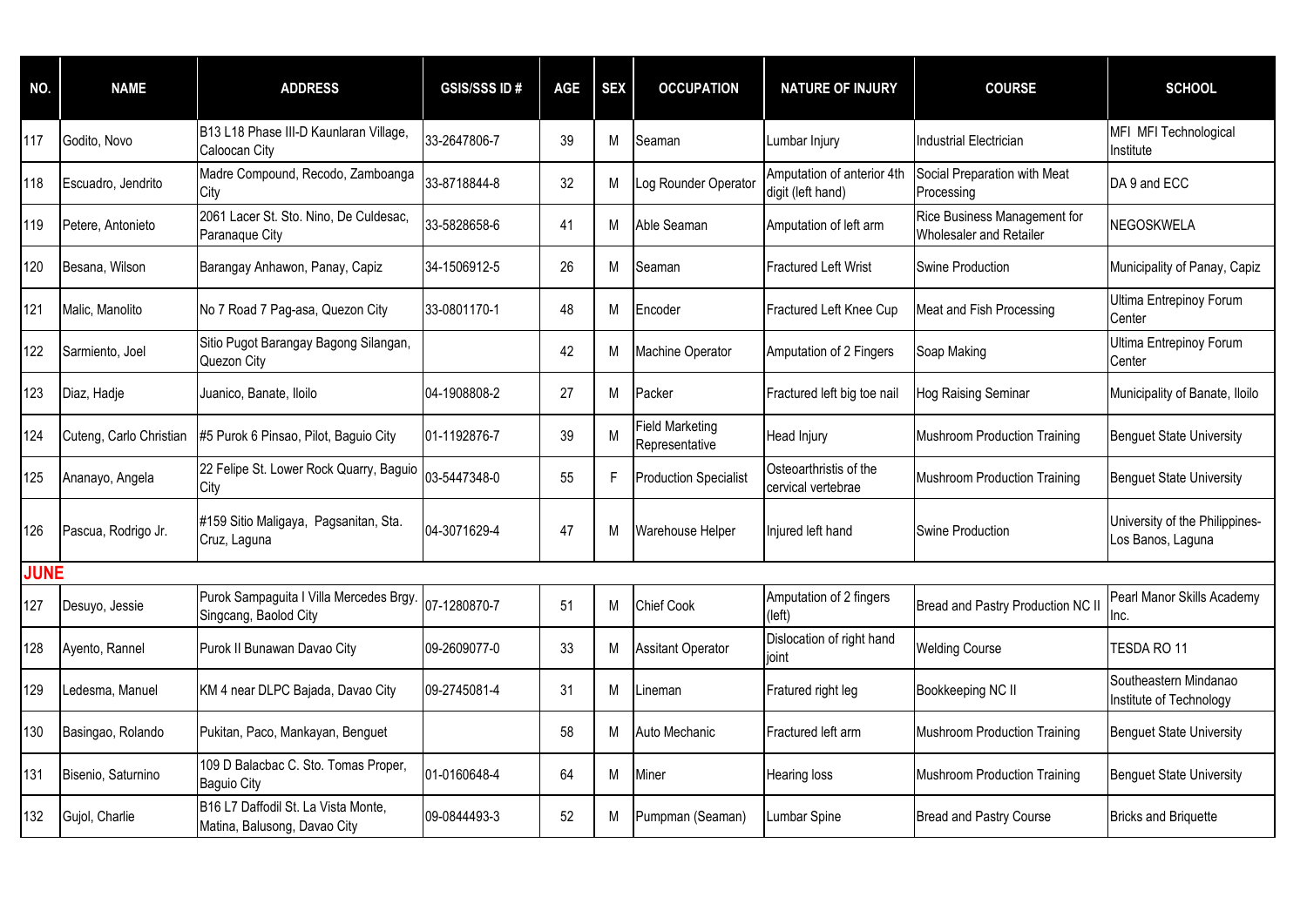| NO. | <b>NAME</b>            | <b>ADDRESS</b>                                                    | <b>GSIS/SSS ID#</b> | <b>AGE</b> | <b>SEX</b> | <b>OCCUPATION</b>                        | <b>NATURE OF INJURY</b>               | <b>COURSE</b>                                    | <b>SCHOOL</b>                                 |
|-----|------------------------|-------------------------------------------------------------------|---------------------|------------|------------|------------------------------------------|---------------------------------------|--------------------------------------------------|-----------------------------------------------|
| 133 | Peralta, Melvie        | Purok 2 Luna, Kapalong, Davao Del<br>Norte                        | 09-1363088-4        | 42         | M          | Harvester                                | Amputation of right thumb             | No Bake and Refrigeration of<br>Cakes            | St. Mary's College of Tagum                   |
| 134 | Bordador, John Vincent | 23 Street Purok 17 Hilltop Bunawan,<br>Davao City                 | 09-3627757-0        | 30         | м          | <b>Production Feeder</b>                 | Amputation of right hand              | How to Start a Business                          | Pangkabuhayan Seminar<br>Center               |
| 135 | Masilliones, Rolando   | B13 L2 Purok 18 Villa Feliza, New<br>Visayas, Panabo City'        | 09-1001946-0        | 54         | M          | <b>Enginerring Point</b><br>Person       | Fractured right hand and<br>right leg | How to Start a Business                          | Pangkabuhayan Seminar<br>Center               |
| 136 | Tomesa, Melchor        | B7 L7 Rachoville New Visayas Panabo<br>City, Davao del Norte      | 07-0823634-1        | 54         | M          | Bosun (Seaman)                           | Low back ®                            | How to Start a Business                          | Pangkabuhayan Seminar<br>Center               |
| 137 | Argota, Daryl          | Km 4 Back of DLPC B19-3 Bajada,<br>Davao City                     | 09-3625022-5        | 22         | M          | Fertilizer                               | Amputation of lower right<br>arm      | <b>Meat Processing</b>                           | Pangkabuhayan Seminar<br>Center               |
| 138 | Leones, Plaridel       | Zone 3 Obispo St. Camasi, Penablanca,<br>Cagayan                  | 01-1798905-6        | 44         | M          | <b>Machine Operator</b>                  | Injured Right Leg Ankle               | Bread and Pastry Production NC II                | TESDA Region 2                                |
| 139 | Pinera, Nino           | Zone 3 Sta. Maria, Gattaran, Cagayan                              | 01-2267127-8        | 25         | М          | Helper                                   | Amputation of left index<br>finger    | <b>Food Processing</b>                           | Lasam Institue of Technology                  |
| 140 | Morin, Jobert          | 31st St. Barangay Nazareth, Cagayan de<br>Oro City                | 09-2225389-6        | 32         | M          | <b>Branch Manager</b>                    | Internal organ shot                   | Electrical Installation and<br>Maintenance NC II | <b>TESDA PTC Valencia</b>                     |
| 141 | Garcia, Ronie          | Blk 20 Lot 11 Upper Carmen Bellevue<br>Subd., Cagayan de Oro City | 08-1662504-8        | 29         | M          | Seaman                                   | njured left hand                      | Mtorcycle Small Engine Servicing<br>NC II        | <b>DATS Technical School</b>                  |
| 142 | Manalisig, Edwin       | B8 L12 Southview Homes Macasandig,<br>Cagayan de Oro City         | 08-0422669-5        | 54         | M          | Bosun (Seaman)                           | Injured both knee                     | Mtorcycle Small Engine Servicing<br><b>NCII</b>  | <b>DATS Technical School</b>                  |
| 143 | Enriquez, Wilson       | Narra Drive, Tugbungan, Zamboanga<br>City                         | 10-0261992-7        | 29         | M          | Welder                                   | Amputation of below elbow<br>(left)   | <b>Meat Processing</b>                           | Department of Agriculture<br>RFO <sub>9</sub> |
| 144 | Balan, Rolando         | Zone 1, Salaan, Zamboanga City                                    | 10-0537402-8        | 42         | м          | <b>Company Driver</b>                    | Ankle dislocation (left)              | <b>Meat Processing</b>                           | Department of Agriculture<br>RFO <sub>9</sub> |
| 145 | Bristol, Bryan         | Zone 9 Soutcom Village, Zamboanga<br>City                         | 10-1146935-4        | 20         | M          | <b>Service Crew</b>                      | Traumatic brain injury                | <b>Meat Processing</b>                           | Department of Agriculture<br>RFO <sub>9</sub> |
| 146 | Bayoging, Rameses      | 386 Zone 4 Caputatan, Putik,<br>Zamboanga City                    | 10-0891079-3        | 34         | М          | Operations Coordinator injured left knee |                                       | <b>Meat Processing</b>                           | Department of Agriculture<br>RFO <sub>9</sub> |
| 147 | Manongson, Lito        | Busugan, Patalon, Zamboanga City                                  | 10-0983392-1        | 28         | М          | Machine Operator                         | Amputation of right thumb             | <b>Meat Processing</b>                           | Department of Agriculture<br>RFO <sub>9</sub> |
| 148 | Perez, Carlos          | Zone 1, Tslabaan, Zamboanga City                                  | 10-0329052-8        | 50         | М          | Water Pump Operator                      | Traumatic brain injury                | <b>Meat Processing</b>                           | Department of Agriculture<br>RFO <sub>9</sub> |
| 149 | Aquino, Nolyn          | F. Compound, Pau, Calulut, City of San<br>Fernando, Pampanga      | 03-6791908-3        | 52         | M          | <b>Branch Manager</b>                    | <b>Stroke</b>                         | <b>Meat Processing</b>                           | DTI-Pampanga                                  |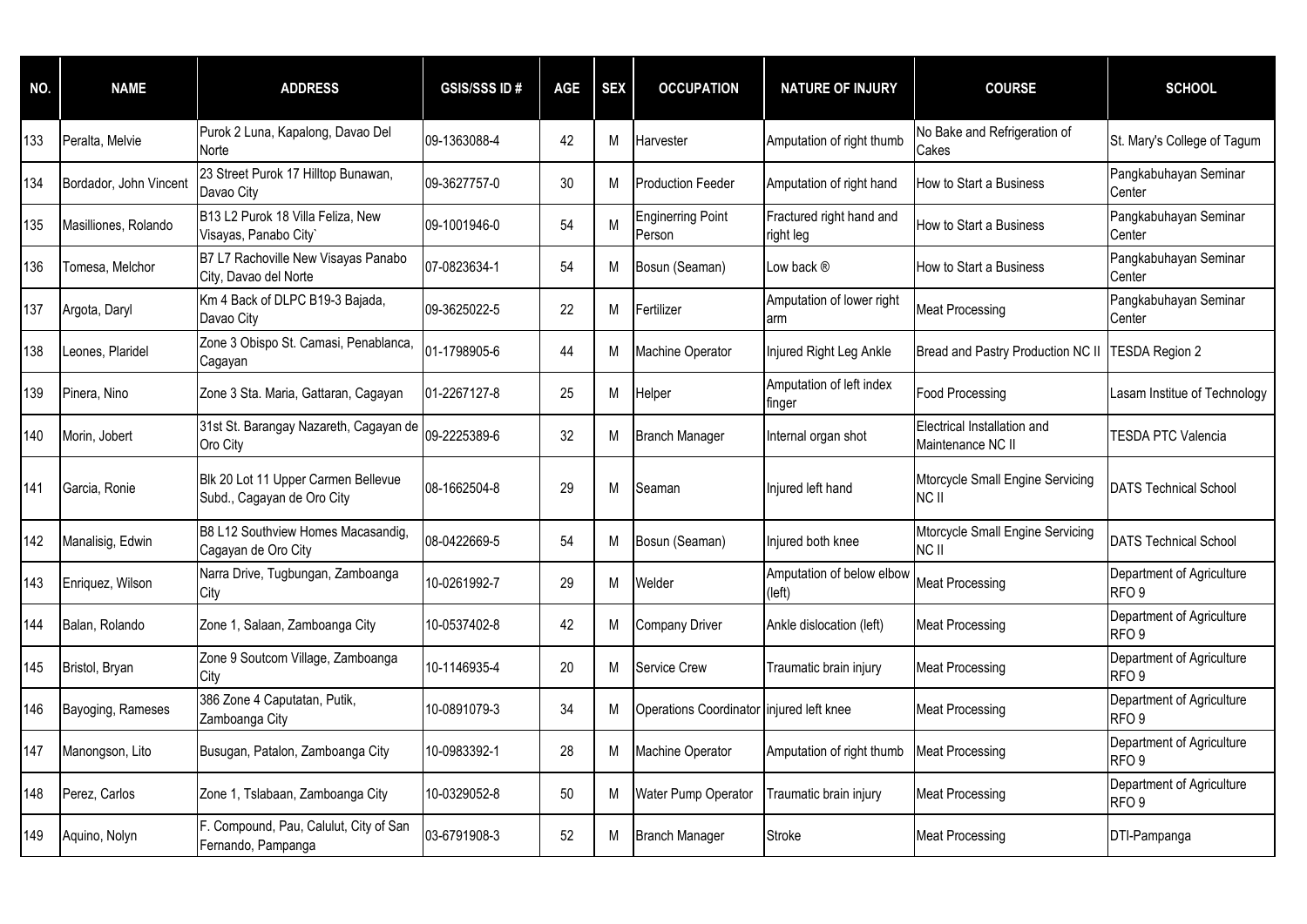| NO.         | <b>NAME</b>           | <b>ADDRESS</b>                                                        | <b>GSIS/SSS ID#</b> | <b>AGE</b> | <b>SEX</b> | <b>OCCUPATION</b>       | <b>NATURE OF INJURY</b>                         | <b>COURSE</b>                               | <b>SCHOOL</b>                               |
|-------------|-----------------------|-----------------------------------------------------------------------|---------------------|------------|------------|-------------------------|-------------------------------------------------|---------------------------------------------|---------------------------------------------|
| 150         | Balinang, Diosdado    | Bundalian Compound New Bo, Calulut,<br>City of San Fernando, Pampanga |                     | 46         | M          | Salesman                | Spinal injury                                   | <b>Meat Processing</b>                      | DTI-Pampanga                                |
| 151         | Mangoyob, Luz         | #53 Purok 3 Dominican Extension,<br><b>Baguio City</b>                | 03-3692709-3        | 58         | F          | Machine Operator        | Upper and Lower back<br>pain                    | <b>Mushroom Production Training</b>         | <b>Benguet State University</b>             |
| 152         | Inga-an, Joseph       | Paco, Mankayan, Benguet                                               | 01-0747923-3        | 47         | M          | Mucker                  | Spinal Vertebra L3-L5                           | <b>Mushroom Production Training</b>         | <b>Benguet State University</b>             |
| 153         | Gragasin, Maxima      | 216-A Upper Liwanag, Loakan Rd,<br><b>Baguio City</b>                 | 01-0689796-8        | 51         | F          | Embroider               | Osteoarthristis                                 | <b>Mushroom Production Training</b>         | <b>Benguet State University</b>             |
| <b>JULY</b> |                       |                                                                       |                     |            |            |                         |                                                 |                                             |                                             |
| 154         | Ubana, Alexander      | #11 Diamond Homes Samonte St. Old<br>Balara, Quezon City              | 33-2097781-0        | 38         | M          | Seaman                  | Spinal Injury                                   | How to Start a Business                     | NEGOSKWELA                                  |
| 155         | Walawad, Ernesto Jr.  | Sto. Rosario Subd. Himigiran, Neg.<br>Occidental                      | 33-1207802-8        | 45         | M          | Bosun/Seaman            | <b>Cervical Spine</b>                           | Bread and Pastry Production NC I            | Pearl Manor Skills Academy<br>Inc.          |
| 156         | Limbaga, Joseph Brian | Urgello, Cebu City Sambag 2                                           | 06-3378358-7        | 25         | M          | <b>Crusher Operator</b> | Amputation of 3rd, 4th and<br>5th digit fingers | <b>Autocad Course</b>                       | TESDA RO <sub>7</sub>                       |
| 157         | Marcaida, Garry       | Bascaran, Daraga, Albay                                               | 05-0410023-1        | 38         | M          | <b>Security Guard</b>   | Injured left foot                               | Swine Management                            | DA Region 5                                 |
| 158         | Rabasto, Randy        | B64 L23 Phase 3 Heritage Homes Loma<br>de Gato, Marilao, Bulacan      | 03-9856976-1        | 47         | M          | Pumpman (Seaman)        | Spinal Injury                                   | <b>Meat Processing</b>                      | DTI-Pampanga                                |
| 159         | Alejado, Celso        | Alejandra Gonzales Subd. Marilao,<br><b>Bulacan</b>                   | 33-5507962-8        | 41         | M          | <b>Escort Guard</b>     | Injured left finger and right<br>foot           | <b>Meat Processing</b>                      | DTI-Pampanga                                |
| 160         | Bagang, Honorio III   | #153 Sta. Tereza 1st Lubao, Pampanga                                  | 03-9569685-7        | 47         | M          | Machine Operator        | Amputation of right little toe Meat Processing  |                                             | DTI-Pampanga                                |
| 161         | Basco, Ricky          | 130 Libis Espina Gumamela St.<br>Caloocan City, Metro Manila          | 33-2305196-6        | 42         | M          | Machine Operator        | Amputation of left below<br>arm                 | Hog Raising Management                      | NEGOSKWELA                                  |
| 162         | Magrata, Ramil        | 90 Tomas Claudio St. San Juan, Morong, 33-0781744-3<br>Rizal          |                     | 47         | M          | Able Seaman             | Spondylosis                                     | <b>Meat Processing</b>                      | NEGOSKWELA                                  |
| 163         | Aninipot, Perio       | Darimco, Silway, General Santos City                                  | 33-8836058-2        | 33         | M          | Maintenance             | Injured left hand                               | Shielded Metal Arc Welding NC II            | Passionist Technological<br>Institute, Inc. |
| 164         | Lapez, Rolando        | Purok 21 B9 Fatima, General Santos City 09-1356094-1                  |                     | 48         | М          | <b>Security Guard</b>   | Injured right arm                               | Shielded Metal Arc Welding NC II            | Passionist Technological<br>Institute, Inc. |
| 165         | Branzuela, Roel       | Villarin Lobol St. Carmen, Cagayan de<br>Oro City                     | 08-2088602-2        | 32         | M          | Machine Operator        | Amputation of left index<br>finger              | Refrigeration and Airconditioning<br>Course | TESDA-RTC Tagoloan, Mis.<br>Oriental        |
| 166         | Dumalogdog, Nestor    | San Lucas Ext. Kapisnon, Kauswagan,<br>Cagayan de Oro City            | 08-0780854-4        | 55         | М          | Supply Truck Driver     | Injured both legs                               | Automotive Servicing NC II                  | All-in-One Technical School                 |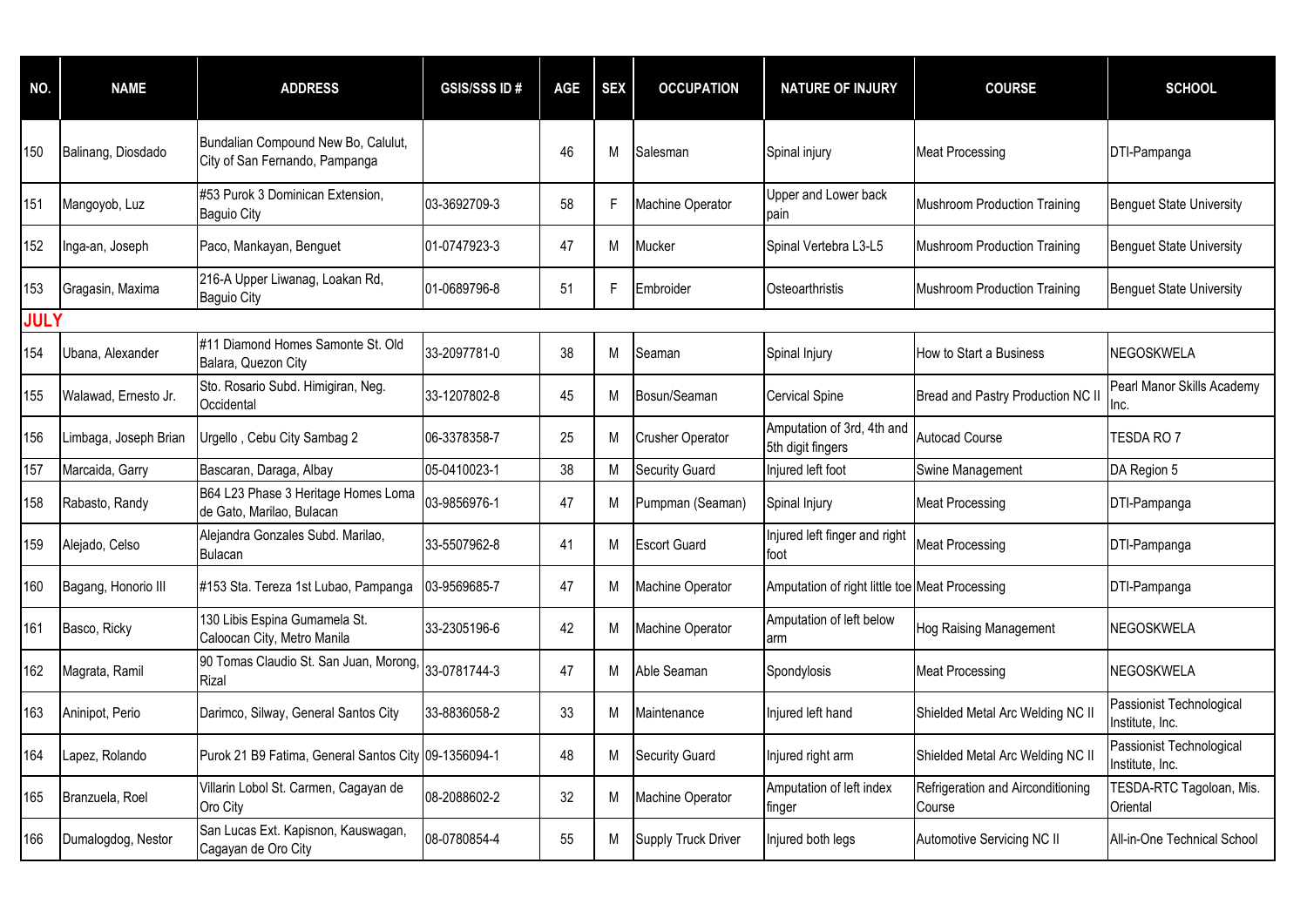| NO.           | <b>NAME</b>         | <b>ADDRESS</b>                                                                         | <b>GSIS/SSS ID#</b> | <b>AGE</b> | <b>SEX</b> | <b>OCCUPATION</b>           | <b>NATURE OF INJURY</b>                           | <b>COURSE</b>                                                                  | <b>SCHOOL</b>                                         |
|---------------|---------------------|----------------------------------------------------------------------------------------|---------------------|------------|------------|-----------------------------|---------------------------------------------------|--------------------------------------------------------------------------------|-------------------------------------------------------|
| 167           | Zamora, Rene        | 2350 Dara St. Cabadbaran City, Agusan<br>del Norte                                     | 33-5534331-2        | 36         | М          | Able Seaman                 | Spinal Injury                                     | Piggery/Hog Raising                                                            | <b>B-Meg Butuan City</b>                              |
| 168           | Catig, Ruben        | Phase 3 Taguibo, Butuan City                                                           | 34-40778409-4       | 30         | М          | <b>Company Driver</b>       | Injured right leg                                 | <b>Meat Processing</b>                                                         | <b>Butuan City Manpower</b><br><b>Training Center</b> |
| 169           | Bugwat, Renato      | Phase 5 Talo-ao, Butuan City                                                           | 34-0825997-1        | 31         | М          | Feeder                      | Amputation of two fingers<br>(right)              | <b>Meat Processing</b>                                                         | <b>Butuan City Manpower</b><br><b>Training Center</b> |
| 170           | Operario, Allan     | Ourok 1 Quitago, Guinobatan, Albay                                                     | 05-0452665-3        | 43         | M          | Seaman                      | Lumbar Spine                                      | <b>Haircutting Course</b>                                                      | NEGOSKWELA                                            |
| 171           | Diaz, Eulito        | B12 L36 St. Claire St. Capitol Parkland<br>Brgy. 177 Zone 15 Camarin, Caloocan<br>City | 03-4453942-8        | 57         | М          | Pipe Pitter Leadman         | Injured left hand                                 | <b>Dress Making Course</b>                                                     | NEGOSKWELA                                            |
| <b>AUGUST</b> |                     |                                                                                        |                     |            |            |                             |                                                   |                                                                                |                                                       |
| 172           | Valerio, Rey        | Calumpang, General Santos City                                                         | 08-1773411-6        | 24         | M          | Machine Operator            | Amputation of left point,<br>middle & ring finger | Shielded Metal Arc Welding NC II                                               | Passionist Technological<br>Institute, Inc.           |
| 173           | Dablo, Frederic     | Purok 4 PSB El Salvador City, Misamis<br>Oriental                                      | 09-1568587-9        | 42         | М          | Purchaser                   | Amputation of right leg                           | Computer Hardware Repair Course DATS Technical School                          |                                                       |
| 174           | Ympal, Dante        | B22 L4 Phase 2A Mahogany Villas,<br>Looc, Calamba City, Laguna                         | 33-2130699-8        | 39         | M          | <b>Security Guard</b>       | Injured left leg                                  | <b>Computer Hardware Servicing NC</b><br>II, Social Preparation for Livelihood | TESDA-Laguna/DSWD 4A                                  |
| 175           | Licwet, Lester      | 33-A Purok 9 Tacay Road, Pinsao,<br><b>Baguio City</b>                                 | 01-1553992-9        | 37         | M          | <b>Security Guard</b>       | Injured right leg, femur<br>head and neck         | Automotive Troubleshooting with<br>Driving                                     | <b>BSBT College</b>                                   |
| 176           | Espina, Allan       | B16 I94 Hasa-hasa St. Longos, Malabon<br>City                                          | 03-8520227-7        | 41         | M          | Seaman                      | Fracture spine                                    | <b>Basic Flower Arrangement</b>                                                | NEGOSKWELA                                            |
| 177           | Bangguiyao, Felix   | 7096 Purok 7 Kias, Baguio City                                                         | 01-0322948-7        | 63         | M          | Miner                       | <b>Hearing loss</b>                               | Mushroom Production                                                            | <b>Benguet State University</b>                       |
| 178           | Cardinal, Christian | Bawing, Tiangco Phase 2 General<br>Santos City                                         | 05-0764645-9        | 29         | M          | Electronics Technician      | Injured left arm and back                         | Automotive Transportation<br>Services                                          | Passionist Technological<br>Institute, Inc.           |
| 179           | Mabalot, Herbert    | Purok Estrella, Calumpang, General<br>Santos City                                      | 09-2514752-7        | 32         | М          | Packer                      | injured right hand                                | Automotive Transportation<br>Services                                          | Passionist Technological<br>Institute, Inc.           |
| 180           | Lumantao, Juvalier  | Unit 404 Bldg. 17 Centenial Village,<br>Western Bicutan, Taguig City                   | 03-8532669-0        | 50         | М          | Bosun/Seaman                | L4, L5                                            | IMO Instructor Course Module 6.09 National Maritime Polytechnic                |                                                       |
| 181           | Deloso, Melito      | Phase 6 Angel Village, La Union,<br>Cabadbaran City                                    | 08-1454554-4        | 29         | М          | <b>Marketing Supervisor</b> | Injured right leg                                 | Pggery Livelihood Training                                                     | B-Meg, Butuan City                                    |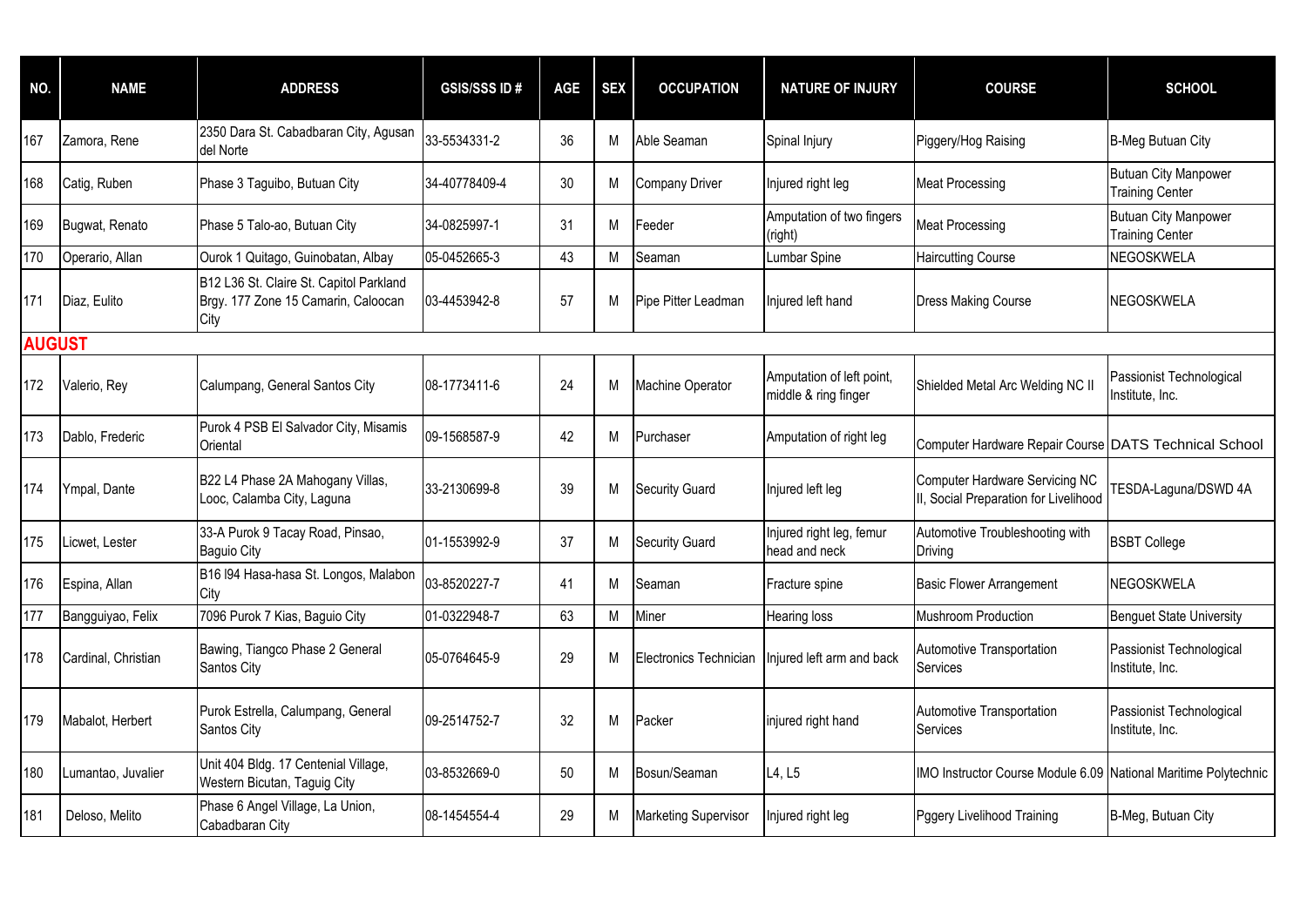| NO. | <b>NAME</b>        | <b>ADDRESS</b>                                         | <b>GSIS/SSS ID#</b> | <b>AGE</b> | <b>SEX</b> | <b>OCCUPATION</b>            | <b>NATURE OF INJURY</b>                                       | <b>COURSE</b>                              | <b>SCHOOL</b>                               |
|-----|--------------------|--------------------------------------------------------|---------------------|------------|------------|------------------------------|---------------------------------------------------------------|--------------------------------------------|---------------------------------------------|
| 182 | Cupin, Ignacio     | Brgy. Lower Doongan Phase 5 8600<br><b>Butuan City</b> | 08-0890341-9        | 54         | M          | Dry Tender                   | Injured left ankle                                            | Pggery Livelihood Training                 | B-Meg, Butuan City                          |
| 183 | Melca, Juanito Jr. | Magsaysay Phase 4 Banza, Butuan City                   | 08-0965365-8        | 46         | M          | Machine Maintenance          | Amputation of 4 fingers<br>(left)                             | Pggery Livelihood Training                 | B-Meg, Butuan City                          |
| 184 | Acompañada, Moises | Purok 10 Lumbocan, Butuan City                         | 08-0668015-8        | 50         | M          | Company Driver               | Fracture right chest                                          | Pggery Livelihood Training                 | B-Meg, Butuan City                          |
| 185 | Pulido, Persibal   | Phase 6 Talao Buenavista, Agusan del<br>Norte          | 08-0960357-2        | 44         | M          | Mechanic                     | Fracture Right Leg                                            | Pggery Livelihood Training                 | B-Meg, Butuan City                          |
| 186 | Candole, Mergie    | Phase 8 Tinago, Buenavista, Agusan del<br>Norte        | 09-0924639-2        | 52         | F          | Clerk/Collector              | <b>Compression Fracture</b><br>Multiple Contusion<br>Abrasion | Pggery Livelihood Training                 | B-Meg, Butuan City                          |
| 187 | Talosig, Alfredo   | 47 Marallag St. Libag Sur, Tuguegarao<br>City          | 01-1008839-4        | 44         | M          | <b>Truck Driver</b>          | Spinal Instabilities                                          | <b>Bread and Pastry Production</b>         | Lasam Institute of Technology               |
| 188 | Darauay, Rhando    | Bancaflor St. Larion Bajo, Tuguegarao<br>City          | 01-1565260-2        | 35         | M          | Production Staff             | Amputation of middle, ring<br>and little finger, left         | <b>Bread and Pastry Production</b>         | Lasam Institute of Technology               |
| 189 | Palatan, Francis   | 93 Adduru St. Annafunan West,<br>Tuguegarao City       | 33-8570409-9        | 33         | M          | Production Crew              | Multiple abrasion on face                                     | <b>Bread and Pastry Production</b>         | Lasam Institute of Technology               |
| 190 | Rasos, Jovendalin  | 77 Ipil Gonzaga, Cagayan                               | 03-4314381-5        | 57         | М          | <b>Chief Engineer</b>        | Amputation of little, index,<br>ring and middle, left         | <b>Bread and Pastry Production</b>         | Lasam Institute of Technology               |
| 191 | Riguis, Joel       | Maguilling, Oiat, Cagayan                              | 33-5282845-8        | 40         | M          | Shift Supervisor             | Injured right leg                                             | <b>Food Processing</b>                     | Lasam Institute of Technology               |
| 192 | Lorenzo, Alfonso   | B2 L5 Consul Village Bayanan, Bacoor,<br>Cavite        | 03-5478956-1        | 53         | М          | Pumpman (Seaman)             | Spinal injury                                                 | Pares-pares toppings with rice             | NEGOSKWELA                                  |
| 193 | Maban, Renante     | Brgy. Fatima, Uhaw, Zone 1 B10 Gen.<br>Santos City     | 09-2712740-6        | 28         | M          | Maintenance                  | Pneumonia(Work-related)                                       | Electrical Installation and<br>Maintenance | Passionist Technological<br>Institute, Inc. |
| 194 | Escasinas, Tristan | 1136-C Chino Roces Ave. Makati City                    | 33-9118187-1        | 31         | M          | Electrician                  | $L4-L5$                                                       | Automotive Technology                      | MFI Technological Institute                 |
| 195 | Dajuya, Teejay     | Banisil, Tambler, Gen. Santos City                     | 09-29945805-2       | 28         | M          | Refrigeration<br>Maintenance | Injured right hand                                            | Electrical Installation and<br>Maintenance | Passionist Technological<br>Institute, Inc. |
|     | <b>SEPTEMBER</b>   |                                                        |                     |            |            |                              |                                                               |                                            |                                             |
| 196 | Nonog, Salvacion   | 19 Baguio Country Club Village, Baguio<br>City         | 01-0617030-0        | 54         | F.         | Maintenance                  | Spinal Injury                                                 | <b>Mushroom Production</b>                 | <b>Benguet State University</b>             |
| 197 | Cabus, Jerwin      | B12 L12 PNKS Barra Opol, Misamis<br>Oriental           | 33-7160880-8        | 35         | M          | Laundry Man                  | Multiple abrasion                                             | Swine Raising Production                   | <b>Xavier University</b>                    |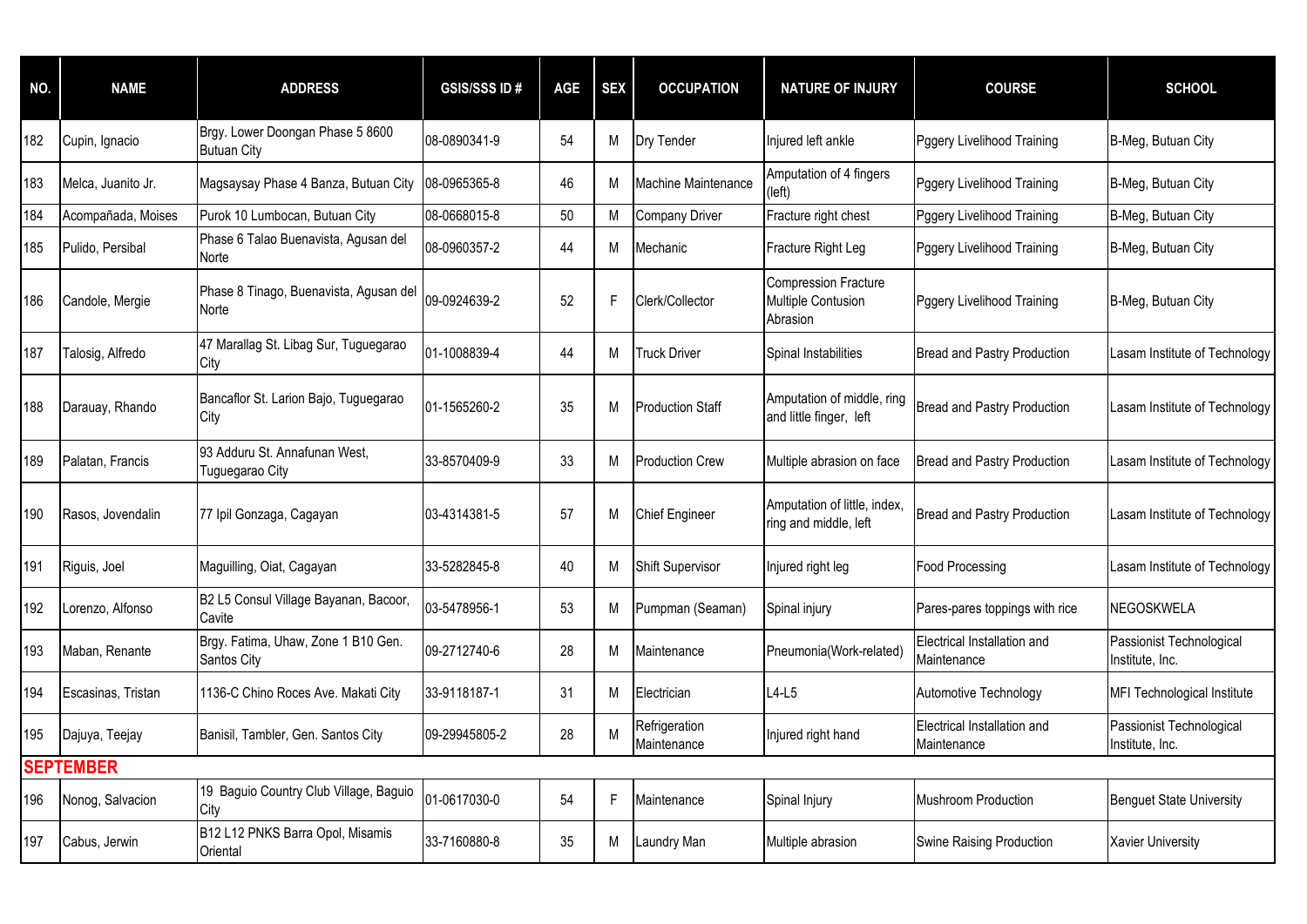| NO. | <b>NAME</b>          | <b>ADDRESS</b>                                                               | <b>GSIS/SSS ID#</b> | <b>AGE</b> | <b>SEX</b> | <b>OCCUPATION</b>             | <b>NATURE OF INJURY</b>                      | <b>COURSE</b>                           | <b>SCHOOL</b>                                               |
|-----|----------------------|------------------------------------------------------------------------------|---------------------|------------|------------|-------------------------------|----------------------------------------------|-----------------------------------------|-------------------------------------------------------------|
| 198 | Jumawan, Joffol      | B12 L33 PCH 1 Damilag, Manolo Fortich, 08-1536493-1<br><b>Bukidnon</b>       |                     | 30         | M          | <b>Security Guard</b>         | Right foot injury                            | <b>Swine Raising Production</b>         | <b>Xavier University</b>                                    |
| 199 | Sagarino, Armando    | Villa Verde Baloy, Tablon, Cagayan de<br>Oro City                            | 08-0984255-3        | 43         | M          | Carpenter                     | Amputated left thumb                         | <b>Swine Raising Production</b>         | <b>Xavier University</b>                                    |
| 200 | Millanes, Franklin   | Purok 13 Damilag, Manolo Fortich,<br><b>Bukidnon</b>                         | 08-09071774-8       | 46         | М          | <b>Security Guard</b>         | Spinal Injury                                | <b>Swine Raising Production</b>         | <b>Xavier University</b>                                    |
| 201 | Sul-aron, Ella       | Bulua, Cagayan de Oro City                                                   | 08-1407017-4        | 48         | F          | <b>Security Guard</b>         | Head inujry and left finger                  | <b>Swine Raising Production</b>         | <b>Xavier University</b>                                    |
| 202 | Aguilar, Cynthia     | Yellow bell St. Green Village Kauswagan, 08-1202674-8<br>Cagayan de Oro City |                     | 42         | F          | <b>Admitting Officer</b>      | Injured foot                                 | <b>Swine Raising Production</b>         | <b>Xavier University</b>                                    |
| 203 | Monterde, Arnel      | Pualasm Don Carlos, Bukidnon                                                 | 08-1337985-0        | 32         | М          | <b>Bus Inspector</b>          | R wrist, R knee and R of<br>forehead injured | <b>Swine Raising Production</b>         | <b>Xavier University</b>                                    |
| 204 | Acob, Alvin          | Upper Dayawan Villanueva, Misamis<br>Oriental                                | 08-0794452-1        | 47         | M          | Tinder                        | Multiple injury                              | <b>Swine Raising Production</b>         | <b>Xavier University</b>                                    |
| 205 | Igloria, Jebson      | Zone 8 Poblacion Opol, Misamis Oriental 08-1979184-3                         |                     | 33         | М          | <b>Truck Driver</b>           | njured feet                                  | Swine Raising Production                | <b>Xavier University</b>                                    |
| 206 | Tedlos, Roy          | Scions Subd. Canitoan Cagayan de Oro<br>City                                 | 0111-0702757-4      | 37         | M          | <b>Electrical Maintenance</b> | njured left leg                              | Swine Raising Production                | <b>Xavier University</b>                                    |
| 207 | Arada, Jerald        | 0757 Tabang St. Guiguinto, Bulacan                                           | 34-2577065-3        | 23         | М          | Machine Operator              | Fracture right hand                          | AutoCAD Course with English<br>Language | <b>TESDA Korea Philippines IT</b><br><b>Training Center</b> |
| 208 | Balmelero, Leandro   | 5 Aliado St. San Antonio Subd. Damong<br>Maliit, Novaliches, Quezon City     | 04-0718762-3        | 45         | М          | Machinist Fitter              | Lumbar Spine                                 | Soap Making                             | Ulitma Entrepinoy Forum<br>Center                           |
| 209 | Santos, Benedicto    | 338 Mendoza St. Lolomboy, Bocaue,<br>Bulacan                                 |                     | 49         | м          | Maintenance                   | Fracture left arm                            | How to Start a Business                 | DTI-Pampanga                                                |
| 210 | Manuel, Mamer        | 0254 Sitio 2Pungo Calumpit, Bulacan                                          | 03-9389257-2        | 48         | M          | Welder                        | Inujured right knee                          | How to Start a Business                 | DTI-Pampanga                                                |
| 211 | Punzalan, Ryan       | 460 Zone 3 San Miguel San Simon,<br>Pampanga                                 |                     | 27         | M          | Operator                      | njured left hand                             | How to Start a Business                 | DTI-Pampanga                                                |
| 212 | Paredes, Alejandro   | Kapitangan, Paombong, Bulacan                                                | 33-8042989-0        | 31         | M          | Machine Operator              | Injured left arm                             | How to Start a Business                 | DTI-Pampanga                                                |
| 213 | Teruel, Cornelio Jr. | Balaba Phase 2 Biglang Sibul                                                 | 02-3419278-4        | 32         | M          | Delivery boy                  | Amputation of left leg                       | How to Start a Business                 | DTI-Pampanga                                                |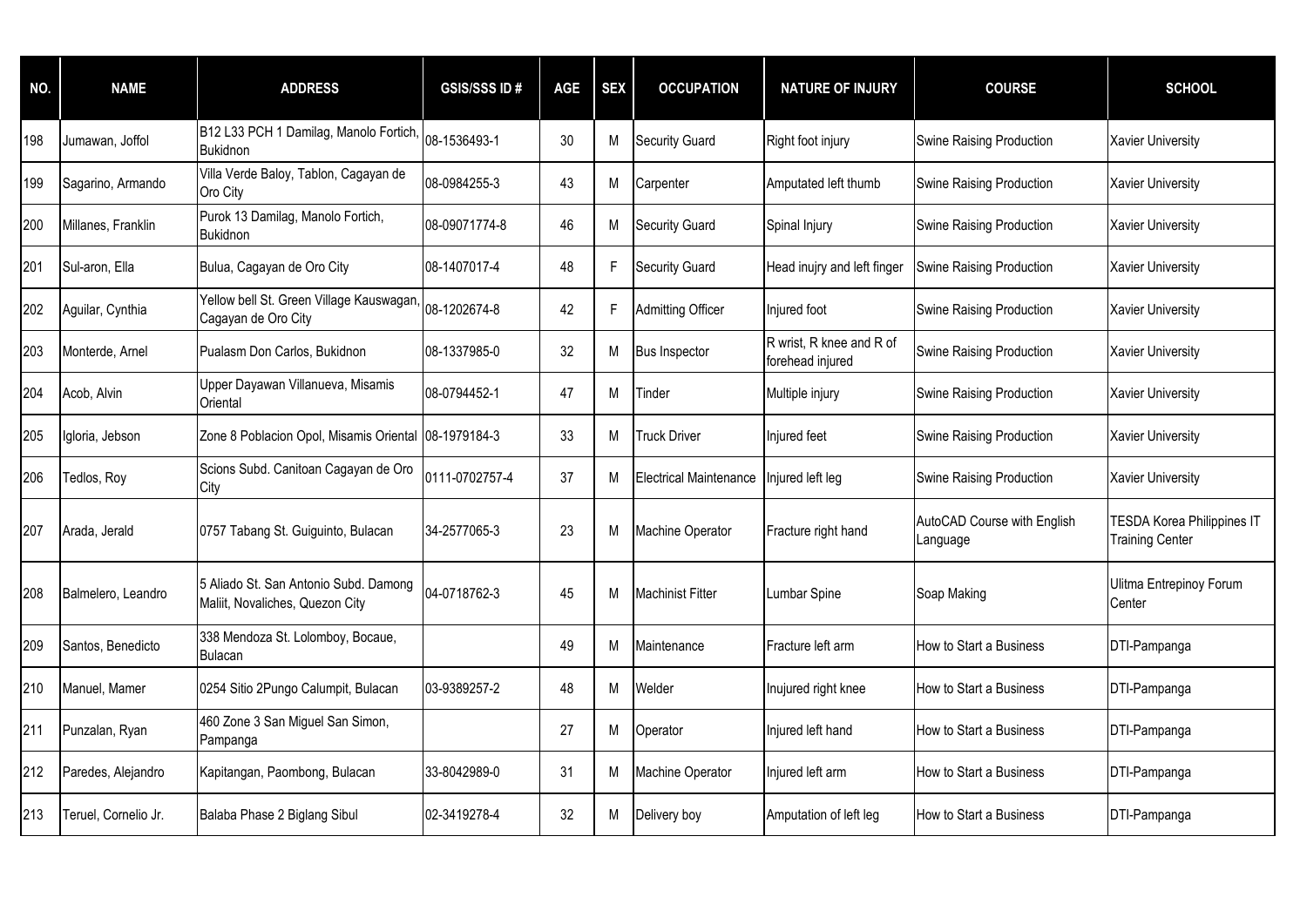| NO. | <b>NAME</b>           | <b>ADDRESS</b>                                                           | <b>GSIS/SSS ID#</b> | <b>AGE</b> | <b>SEX</b> | <b>OCCUPATION</b>     | <b>NATURE OF INJURY</b>                                        | <b>COURSE</b>                               | <b>SCHOOL</b>                 |
|-----|-----------------------|--------------------------------------------------------------------------|---------------------|------------|------------|-----------------------|----------------------------------------------------------------|---------------------------------------------|-------------------------------|
| 214 | Penascosas, Bonifacio | B8 L4 NHA Pandacaqui, Mexico,<br>Pampanga                                | 03-6671645-2        | 60         | M          | <b>Company Driver</b> | Spinal Injury                                                  | How to Start a Business                     | DTI-Pampanga                  |
| 215 | Contillo, Jopiter     | Jurisdicion, Alcala, Cagayan                                             | 01-2081942-7        | 32         | M          | <b>Truck Driver</b>   | Injured left leg and left arm Food Processing                  |                                             | Lasam Institute of Technology |
| 216 | Paneda, Joel          | B4 L48 Garden Village, Salitaan 4,<br>Dasmarinas, Cavite                 | 02-1476339-5        | 39         | M          | Ship Cook             | $L4-L5$                                                        | <b>SYOBE</b>                                | DOST-NCR                      |
| 217 | Igbnacio, April       | B9 L5 Jasmin St. Camella Homes<br>Noveleta, Cavite                       | 0111-0589034-7      | 28         | F.         | Machine Operator      | Amputation of small, ring,<br>middle and index finger,<br>left | <b>SYOBE</b>                                | DOST-NCR                      |
| 218 | Sartorio, Josephine   | 55 St. paul Perptual Village Pulang Lupa, 33-1791681-3<br>Las Pinas City |                     | 46         | F          | <b>Ofset Operator</b> | Amputation of middle and<br>ring finger, right                 | <b>SYOBE</b>                                | DOST-NCR                      |
| 219 | Gomez, Arjay          | 118 B142 Phase 7 Carrissa Homes,<br>Punta I, Tanza, Cavite               | 33-9490462-8        | 28         | M          | Maintenance Operator  | Amputation of middle and<br>index finger, left                 | <b>SYOBE</b>                                | DOST-NCR                      |
| 220 | Pacpaco, Jimmy        | 1310 CP Garcia St. Brgy. 123 Zone 9<br>Tondo, Manila                     | 33-2349876-5        | 39         | M          | Labor Traffic Officer | CVA with persistent<br>hemipegia                               | <b>SYOBE</b>                                | DOST-NCR                      |
| 221 | Bisares, Renato       | B7 L13 Isaac St. Centennial 2-B<br>Nagpayong I Pinagbuhtatan, Pasig City | 03-7847366-0        | 54         | M          | <b>Head Security</b>  | Injured both legs                                              | <b>SYOBE</b>                                | DOST-NCR                      |
| 222 | Dayao, Narciso, Jr.   | 478 Lalakhan Sta. Maria, Bulacan                                         | 34-0899588-2        | 25         | M          | Warehouse staff       | Anmputation of left leg                                        | <b>SYOBE</b>                                | DOST-NCR                      |
| 223 | Datan, Cesar          | 22 Trinidad St. Engr. Hills North Signal,<br><b>Taguig City</b>          | 33-5261579-7        | 35         | M          | Warehouse Assistant   | Fractured right ankle                                          | <b>SYOBE</b>                                | DOST-NCR                      |
| 224 | Celocia, Cresencio    | Lumang Bayan Penk Francia, Antipolo<br>City                              | 08-0578442-4        | 53         | М          | <b>Bosun</b>          | Suprapinatus tendon                                            | <b>SYOBE</b>                                | DOST-NCR                      |
| 225 | Sheila Marie Orlanda  | L2 B4A Milano St. Amare Homes<br>Darasa, Tanauan City, Batangas          | 04-2070195-0        | 29         | F.         | Administrative staff  | Fractured right leg                                            | SYOBE, Social Preparation for<br>Livelihood | DOST-NCR/DSWD 4A              |
| 226 | Lopez, Jose Jr.       | B1 L29 Phase 1 San Lorenzo South Sta<br>Rosa, Laguna                     | 03-5248215-6        | 55         | M          | Seaman                | Fractured right knee                                           | <b>SYOBE</b>                                | DOST-NCR                      |
|     | <b>OCTOBER</b>        |                                                                          |                     |            |            |                       |                                                                |                                             |                               |
| 227 | Rodriguez, Beata      | Dona Pascuala St. Lourdes Heights<br>Subd. San Fernando, Pampanga        | 2001973968          | 65         | F.         | Secretary             | Multiple abrasion                                              | How to Start a Business                     | DTI-Pampanga                  |
| 228 | Castro, Calvin        | B20 L36 Phase 1 Sapang Biabas,<br>Mabalacat, Pampanga                    | 02-1162957-1        | 43         | м          | Machine Operator      | Injured left eye                                               | How to Start a Business                     | DTI-Pampanga                  |
| 229 | Fabricante, Michael   | B1 L3 Bliss Tave Guiguinto, Bulacan                                      | 34-3304565-5        | 24         | M          | Helper                | Wounded finger                                                 | How to Start a Business                     | DTI-Pampanga                  |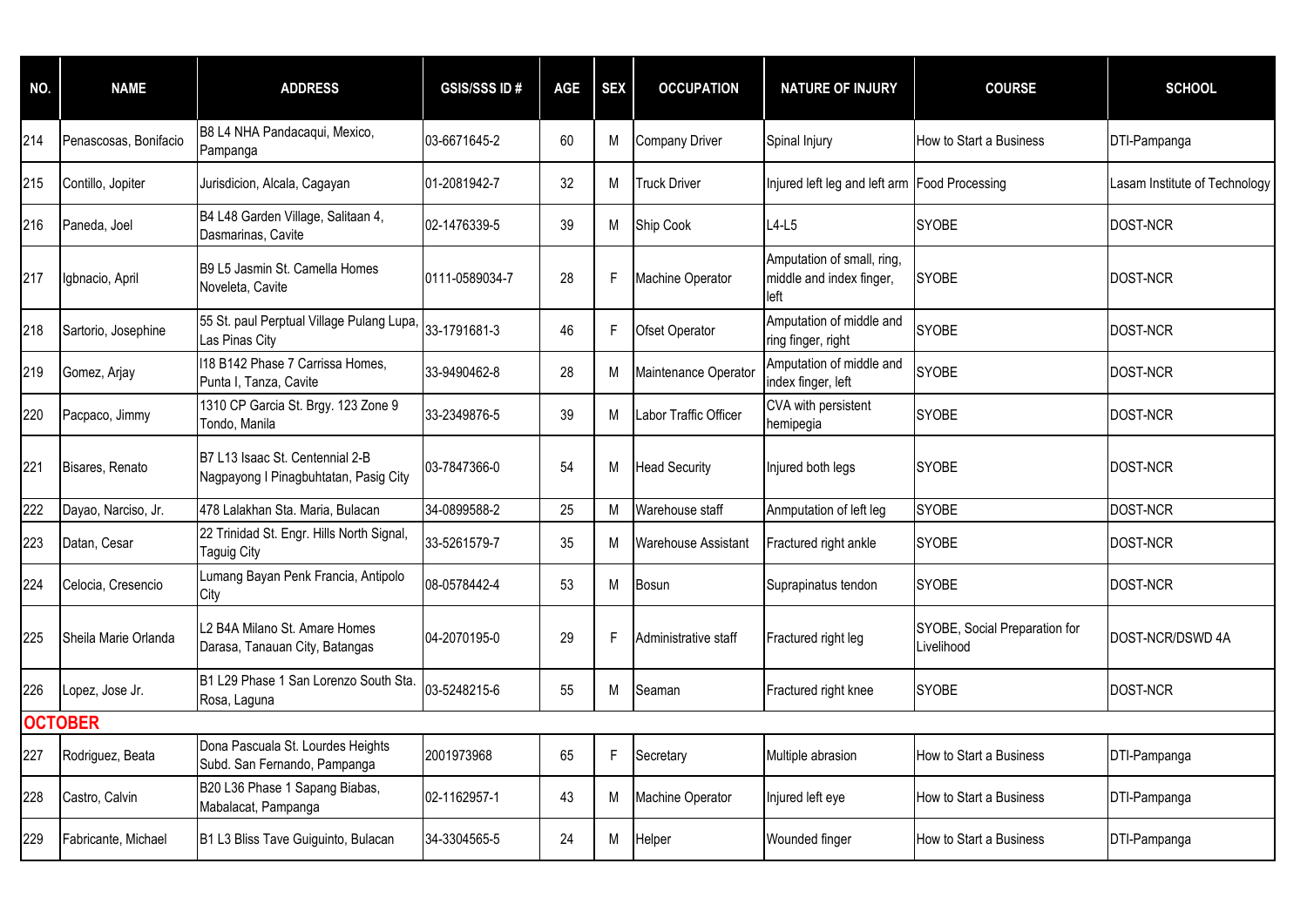| NO. | <b>NAME</b>                                | <b>ADDRESS</b>                                  | <b>GSIS/SSS ID#</b> | <b>AGE</b> | <b>SEX</b> | <b>OCCUPATION</b>          | <b>NATURE OF INJURY</b>                 | <b>COURSE</b>                       | <b>SCHOOL</b>                                          |
|-----|--------------------------------------------|-------------------------------------------------|---------------------|------------|------------|----------------------------|-----------------------------------------|-------------------------------------|--------------------------------------------------------|
| 230 | Hortileza, Manny                           | Aludaid, San Juan, La Union                     |                     | 29         | M          | Program Head               | Fracture mandible                       | Driving NC II                       | Central Ilocandia College of<br>Science and Technology |
| 231 | Balatero, Edward                           | Baccuit Norte Bauang, La Union                  | 01-2052319-5        | 27         | М          | <b>Branch Assistant</b>    | Injured left forearm                    | <b>Cattle Raising</b>               | Municipality of Bauang, La<br>Union                    |
| 232 | Gonzales, Reynaldo                         | Purok 1 Brgy. Pugo, Mangaldan,<br>Pangasinan    | 01-0497704-2        | 54         | М          | <b>Mill Mechanic</b>       | Injured hip                             | Goat Raising                        | Municipality of Mangaldan,<br>Pangasinan               |
| 233 | Hadloc, Ronnie                             | Brgy. Pugo, Mangaldan, Pangasinan               | 01-1176049-1        | 39         | м          | <b>Security Guard</b>      | Injured right hand                      | Goat Raising                        | Municipality of Bauang, La<br>Union                    |
| 234 | Licay, Maynard                             | #24 Pot-tot Bauang, La Union                    | 33-1445390-0        | 42         | M          | <b>Bus Conductor</b>       | Spinal Injury                           | <b>Goat Raising</b>                 | Municipality of Bauang, La<br>Union                    |
| 235 | De Jesus, Louie                            | Dulao, Aringay, La Union                        | 01-1333155-5        | 36         | M          | <b>Material Handler</b>    | Amputation of below the<br>knee (left)  | Hog Raising                         | Municipality of Bauang, La<br>Union                    |
| 236 | Corpuz, Ronald                             | Bawanta, Bauang, La Union                       | 01-2416102-9        | 31         | M          | <b>Company Driver</b>      | Shoulder Injury                         | Hog Raising                         | Municipality of Bauang, La<br>Union                    |
| 237 | Gacad, Loreto                              | Boy-utan, Bauang, La Union                      | 01-1496245-8        | 35         | М          | Helper                     | Head injury and injured left<br>hand    | Cattle Raising                      | Municipality of Bauang, La<br>Union                    |
| 238 | Flores, Domingo                            | Bagajeros St. Central West, Bauang, La<br>Union | 01-1012315-2        | 57         | M          | Hollow block maker         | Injured left middle finger              | <b>Cattle Raising</b>               | Municipality of Bauang, La<br>Union                    |
| 239 | Gacad, Angelito                            | Boy-utan, Bauang, La Union                      | 01-1904457-5        | 47         | M          | <b>Culvert Maker</b>       | Injured left hip                        | <b>Cattle Raising</b>               | Municipality of Bauang, La<br>Union                    |
| 240 | Ordoño, Marissa                            | Pagdalagan Sur, Bauang, La Union                | 01-2361005-0        | 52         | F          | <b>Restaurant Cook</b>     | 3rd Degree burn (face, arm<br>and chest | Hog Raising                         | Municipality of Bauang, La<br>Union                    |
| 241 | Tolibas, Bryan                             | Brgy 13 Purok 1 Patag, Catbalogan City          | 0111-2121682-4      | 30         | M          | Gasoline Boy               | Spinal Injury                           | Rice Retailing                      | <b>DTI-Samar Provincial Office</b>                     |
| 242 | Abanag, Aurelio                            | Purok 6 Brgy 13 Catbalogan City                 | 06-0992007-3        | 55         | M          | <b>Truck Driver</b>        | Injured feet                            | <b>Rice Retailing</b>               | <b>DTI-Samar Provincial Office</b>                     |
| 243 | Odivilas, Marion                           | Brgy. 12 Butac Guiuan, E. Samar                 | 33-6374833-6        | 38         | M          | Able Seaman                | <b>Lumbar Spine</b>                     | Hog Raising                         | Pilmico Foods Corporation                              |
| 244 | Dillo, Rene John Patrick Liong, Roxas City |                                                 | 34-1446431-0        | 30         | M          | <b>Electrical Engineer</b> | Amputation of right small<br>tinger     | Swine Production Seminar            | Municipality of Roxas Ctiy                             |
| 245 | Malate, Reinrose                           | Zone 4-B Brgy. Ilo Utap, Tacloban City          | 06-1977670-9        | 35         | F          | <b>Clerk</b>               | Multiple abrasion                       | <b>Basic Swine Raising Seminar</b>  | Tacloban City Veterinarian<br>Office                   |
| 246 | Monis, Ricardo                             | 006 Purok Sadio, Loakan Proper, Baguio<br>City  | 01-0674149-6        | 55         | М          | <b>Security Guard</b>      | Injured right knee                      | <b>Mushroom Production Training</b> | <b>Benguet State University</b>                        |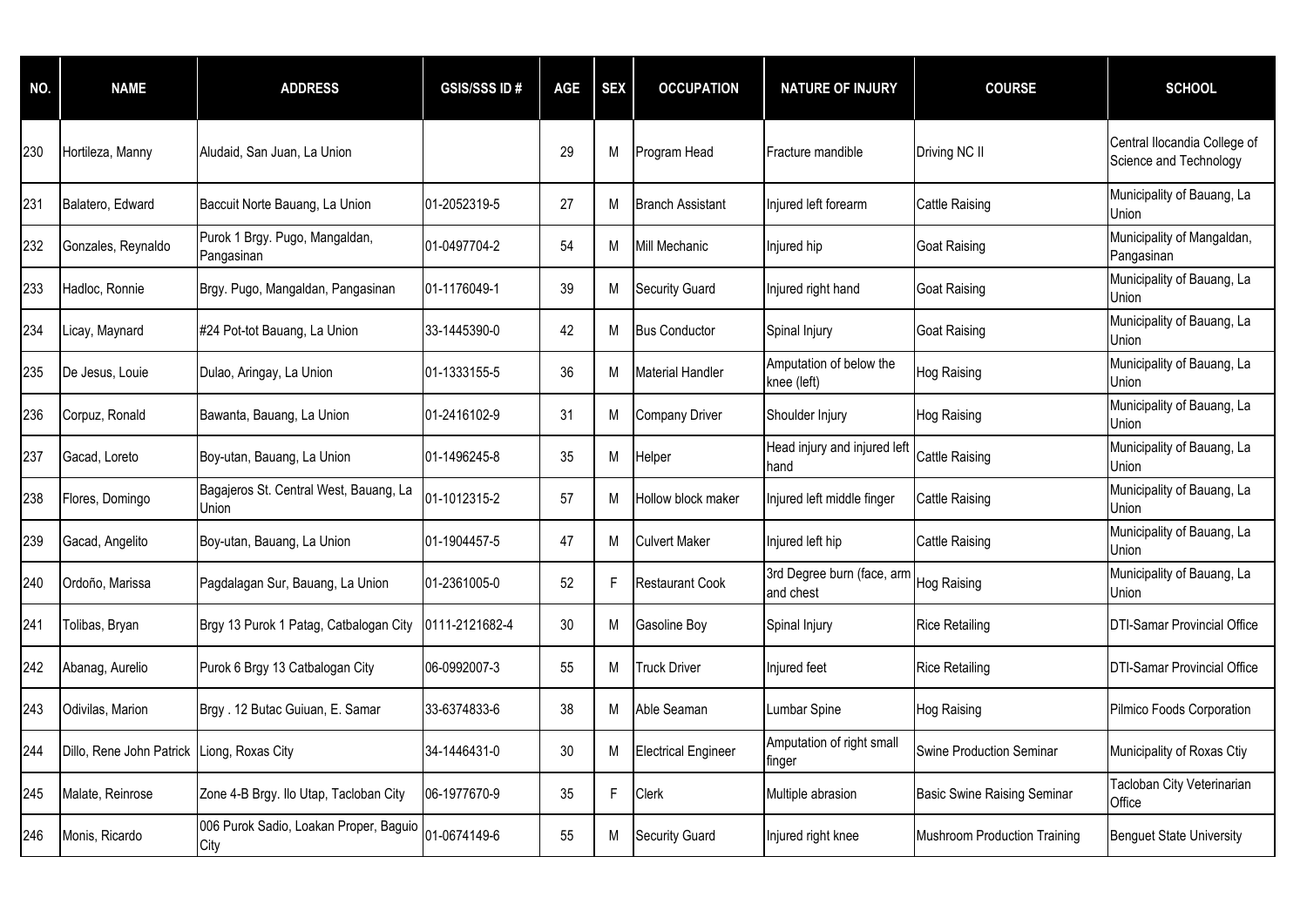| NO. | <b>NAME</b>            | <b>ADDRESS</b>                                       | <b>GSIS/SSS ID#</b> | <b>AGE</b> | <b>SEX</b> | <b>OCCUPATION</b>            | <b>NATURE OF INJURY</b>                     | <b>COURSE</b>                                               | <b>SCHOOL</b>                                                                       |
|-----|------------------------|------------------------------------------------------|---------------------|------------|------------|------------------------------|---------------------------------------------|-------------------------------------------------------------|-------------------------------------------------------------------------------------|
| 247 | Jameson, Arellano      | Bautista, Caba, La Union                             | 01-2024014-8        | 25         | М          | Steward                      | Left shoulder injury                        | Swine Management                                            | Municipality of Bauang, La<br>Union                                                 |
| 248 | Flaviano, Santiago     | Burgos St. Ilaya, Pontevedra, Capiz                  | 33-8869639-5        | 35         | M          | Able Seaman                  | Second Metatarsal bone,<br>right foot       | Swine Production Seminar                                    | Municipality of Pontevedra,<br>Capiz                                                |
| 249 | Alegrado, Rene         | B13 L6 Sarihville Poblacion, Talisay City            | 06-0675275-2        | 56         | М          | <b>Incinerator Operator</b>  | Meniscal tear, ACL partial<br>tear          | <b>Basic Finish Carpentry</b>                               | Don Bosco Technological<br>Center                                                   |
| 250 | Basal, Alfredo         | Brgy. Pupua, Catbalogan City, Samar                  | 03-4415126-2        | 59         | M          | Company Driver               | Injured thumb and middle<br>finger          | Spotting on Business Opportunities<br><b>Rice Retailing</b> | <b>DTI-Samar Provincial Office</b>                                                  |
| 251 | Pallones, Eduardo      | Purok 1 Brgy. Socorro, Catbalogan City,<br>Samar     | 03-8522171-1        | 47         | M          | Welder                       | Fractured right arm                         | Spotting on Business Opportunities<br>Hog Raising           | <b>DTI-Samar Provincial Office</b>                                                  |
| 252 | Sasis, Rollie          | 209 M. Aquino St. Tandang Sora,<br>Quezon City       | 33-0472132-5        | 47         | М          | Chief Cook/Seaman            | Lumbar Spondylosis                          | Mental Health Conference                                    | The Alliance of Filipino Families<br>For Mental Health/UP-PGH Dept<br>of Psychiatry |
| 253 | Marabe, Hermamino      | 487-B Mabolo St. Cembo makati City                   | 03-3361542-1        | 61         | М          | <b>Security Guard</b>        | Fractured hand                              | Mental Health Conference                                    | The Alliance of Filipino Families<br>For Mental Health/UP-PGH Dept<br>of Psychiatry |
|     | <b>NOVEMBER</b>        |                                                      |                     |            |            |                              |                                             |                                                             |                                                                                     |
| 254 | Batang, Jefrey         | Purok 2 Mungo Tuao, Cagayan                          | 01-2080793-4        | 26         | M          | Sr. Instrument<br>Technician | Lower back pain                             | <b>Food Processing</b>                                      | Lasam Institute of Technology                                                       |
| 255 | Amading, Leon Jr.      | Brgy. Abut Quezon, Isabela                           | 33-4796026-6        | 37         | М          | Able Seaman                  | Amputation of left thumb<br>and ring finger | Food Processing                                             | Lasam Institute of Technology                                                       |
| 256 | Cabauatan, Antonio Jr. | Zone 7 Maguilling Piat, Cagayan                      | 33-1754179-6        | 41         | М          | Plant Mechanic               | Injured right eye                           | <b>Food Processing</b>                                      | Lasam Institute of Technology                                                       |
| 257 | Corsino, Venancio      | Zone 1 Sto. Domingo, Piat, Cagayan                   | 03-9150328-7        | 52         | М          | Auto Electrician             | Amputation of left middle<br>finger         | Food Processing                                             | Lasam Institute of Technology                                                       |
| 258 | Davin, Cherrie Pie     | 548 Tumanguil St. Annafunan East,<br>Tuguegarao City | 01-2168240-4        | 29         | F          | Saleslady                    | Injured finger                              | Food Processing                                             | Lasam Institute of Technology                                                       |
| 259 | Babaran, Marlon        | Enrile, Cagayan                                      | 33-5560720-7        | 37         | М          | <b>Security Guard</b>        | Injured right shoulder                      | <b>Food Processing</b>                                      | Lasam Institute of Technology                                                       |
| 260 | Sarmiento, Richard     | Enrile, Cagayan                                      | 33-7535843-9        | 33         | М          | Marketing Sraff              | Injured right arm                           | Food Processing                                             | Lasam Institute of Technology                                                       |
| 261 | Lacsamana, John        | 29 Campos St. CW Bauang, La Union                    | 01-0830837-4        | 49         | М          | Sales Representative         | Injured left leg                            | Goat Raising                                                | Municipality of Mangaldan,<br>Pangasinan                                            |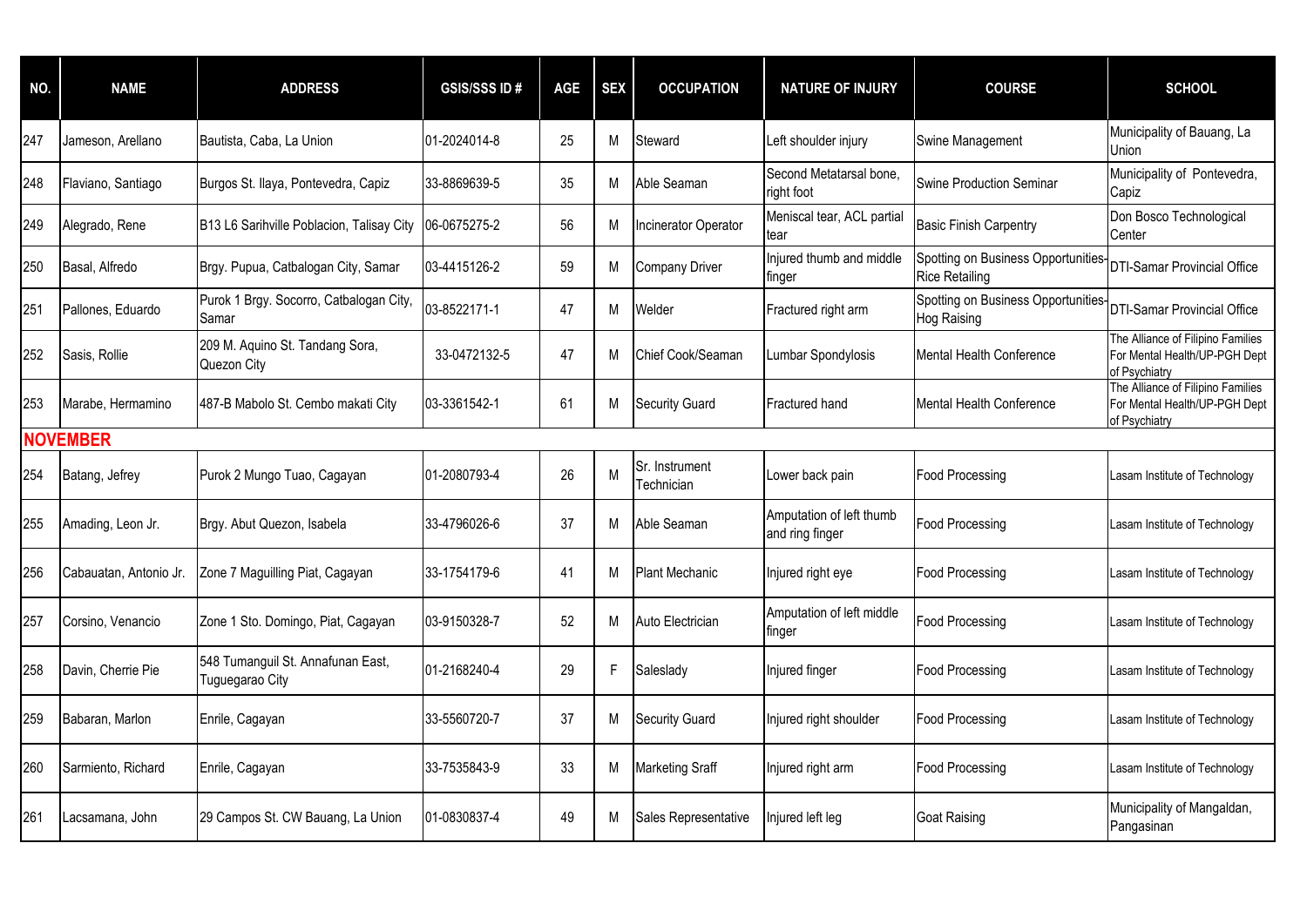| NO. | <b>NAME</b>        | <b>ADDRESS</b>                                                          | <b>GSIS/SSS ID#</b> | <b>AGE</b> | <b>SEX</b> | <b>OCCUPATION</b>          | <b>NATURE OF INJURY</b>                           | <b>COURSE</b>                     | <b>SCHOOL</b>                             |
|-----|--------------------|-------------------------------------------------------------------------|---------------------|------------|------------|----------------------------|---------------------------------------------------|-----------------------------------|-------------------------------------------|
| 262 | Rivera, Jacamar    | San Marcos, Agoo, La Union                                              | 01-1894222-5        | 28         | M          | Mechanic                   | Injured finger                                    | <b>Goat Raising</b>               | Municipality of Mangaldan,<br>Pangasinan  |
| 263 | Dacpano, Joseph    | 016 Cases Blvd. San sultan West, agoo,<br>La Union                      | 01-1603972-9        | 33         | M          | Mechanic                   | Burn right arm                                    | <b>Goat Raising</b>               | Municipality of Mangaldan,<br>Pangasinan  |
| 264 | Jimenez, Roderick  | Purok 8D Recodo, Zamboanga City                                         | 10-0575414-3        | 28         | M          | Veneer Clipper             | Amputation of Anterior<br>finger 2nd, 3rd digit ® | <b>Meat Processing</b>            | Department of Agriculture-IX<br>Zamboanga |
| 265 | Rivera, Emilio     | Pukitan, Paco Mankayan, Benguet                                         | 01-0747940-8        | 50         | M          | Mucker                     | Amputation of right hand                          | Mushroom Production               | <b>Benguet State University</b>           |
| 266 | Arbon, Rey         | Blk 11 Lot 1 Belen Executive Homes,<br>Damilag Manolo Fortich, Bukidnon | 03-8912442-9        | 52         | M          | Seaman                     | Fractured right forearm                           | Swine Raising Production          | <b>Xavier University</b>                  |
| 267 | Alegre, Jeffrey    | Mambato Agora Lapasan, Cagayan de<br>Oro City                           | 08-0685543-3        | 48         | M          | <b>Bus Driver</b>          | Spinal injury                                     | Swine Raising Production          | <b>Xavier University</b>                  |
| 268 | Lopez, Zeus        | Biñan, Laguna                                                           | GSIS                | 65         | M          | <b>Aviation Engineer</b>   | Cataract operation                                | Social Preparation for Livelihood | <b>DSWD IVA</b>                           |
| 269 | Caringal, Michael  | Lucena City, Quezon                                                     | 04-1516349-3        | 29         | M          | <b>Security Guard</b>      | Injured left leg                                  | Social Preparation for Livelihood | <b>DSWD IVA</b>                           |
| 270 | Bitago, John-john  | Sto. Tomas, Batangas                                                    | 04-2809824-1        | 23         | M          | Steelman                   | Amputated right finger                            | Social Preparation for Livelihood | <b>DSWD IVA</b>                           |
| 271 | Raymundo, Arnel    | Cabuyao, Laguna                                                         | 04-2620620-0        | 21         | M          | <b>Production Operator</b> | Amputated right hand                              | Social Preparation for Livelihood | <b>DSWD IVA</b>                           |
| 272 | Forbes, Lope       | Lucena City, Quezon                                                     | 04-1047686-8        | 46         | M          | <b>Filter Operator</b>     | Amputated right leg                               | Social Preparation for Livelihood | <b>DSWD IVA</b>                           |
| 273 | Jalbuna, Jaymar    | Calamba City, Laguna                                                    | 33-8642340-5        | 32         | M          | <b>Production Operator</b> | Injured left leg                                  | Social Preparation for Livelihood | <b>DSWD IVA</b>                           |
| 274 | Almodiel, Josefino | Calamba City, Laguna                                                    | 03-4688781-9        | 59         | M          | <b>Production Operator</b> | Injured left hand,<br>amputated left leg          | Social Preparation for Livelihood | <b>DSWD IVA</b>                           |
| 275 | Carandang, Noly    | San Jose, Batangas                                                      | 04-3010884-4        | 42         | M          | Driver                     | Crushing injury right hand                        | Social Preparation for Livelihood | <b>DSWD IVA</b>                           |
| 276 | Bondoc, Rafael     | Calamba City, Laguna                                                    | 04-0977973-8        | 39         | M          | Auto Electrician           | Amputated left leg                                | Social Preparation for Livelihood | <b>DSWD IVA</b>                           |